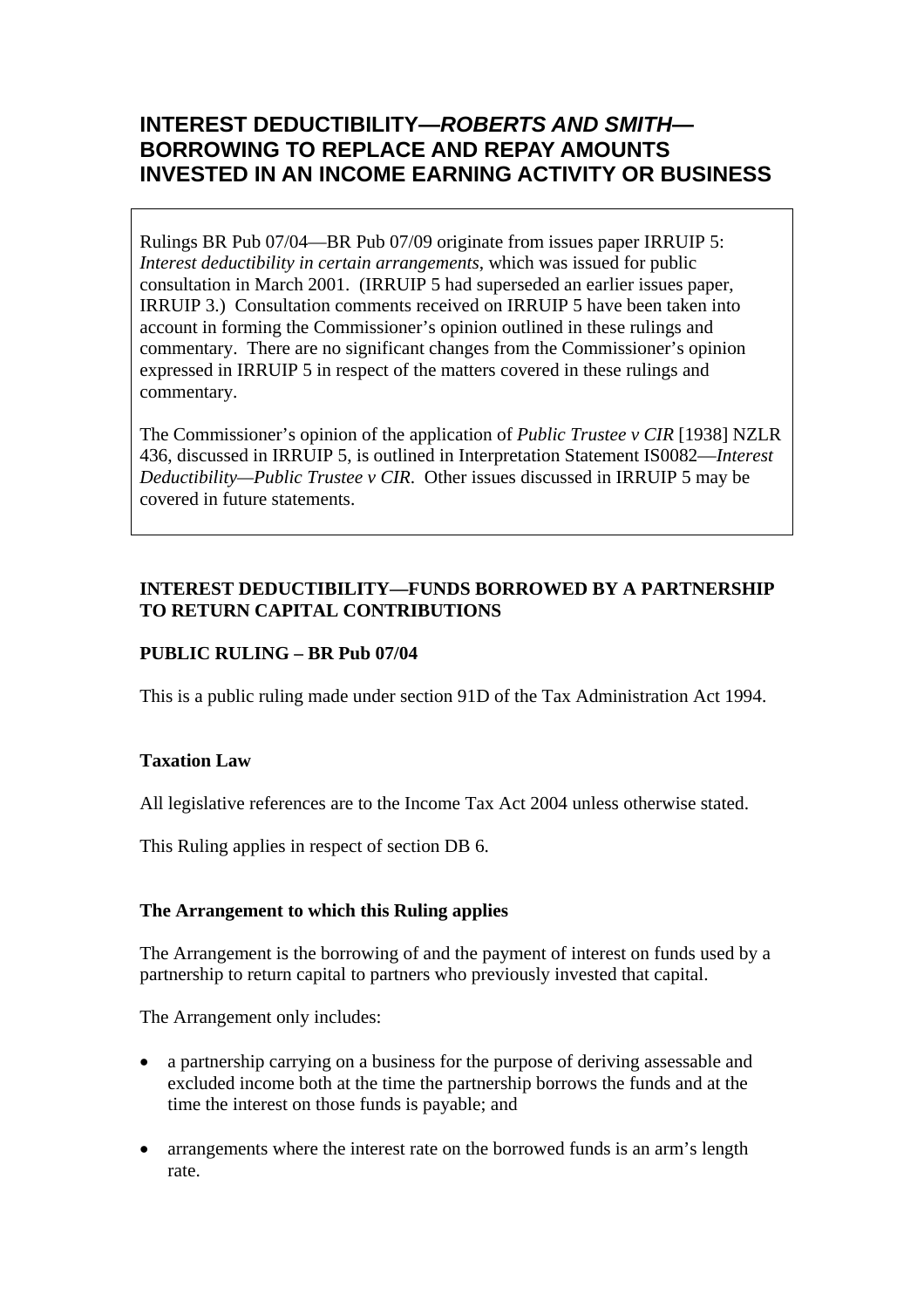The Arrangement does not include arrangements where one or both of the following applies:

- subpart BG of the Act applies to void the arrangement [subpart BG relates to tax avoidance arrangements];
- interest is deductible under section DB 7 [section DB 7 applies to companies].

This Ruling is subject to Part FG of the Act. [The purpose of Part FG is to ensure that worldwide interest expense is apportioned appropriately to a New Zealand taxpayer. The rules in Part FG are commonly referred to as the "thin capitalisation rules".]

### **How the Taxation Law applies to the Arrangement**

The Taxation Law applies to the Arrangement as follows.

- Any partner's share of the interest will be deductible by that partner to the extent that the partner's capital contribution was used directly in the partnership's business, or used to repay borrowed funds on which the interest was deductible.
- Any partner's share of the interest will not be deductible by that partner to the extent that the borrowed funds are used by the partnership to pay current year income to the partner, or are purported to be used to make a payment out of unrealised asset revaluations or internally generated goodwill.

### **The period for which this Ruling applies**

This Ruling will apply for the period beginning on 22 May 2007 and ending on 22 May 2010.

This Ruling is signed by me on the  $22<sup>nd</sup>$  day of May 2007.

**Susan Price**  Senior Tax Counsel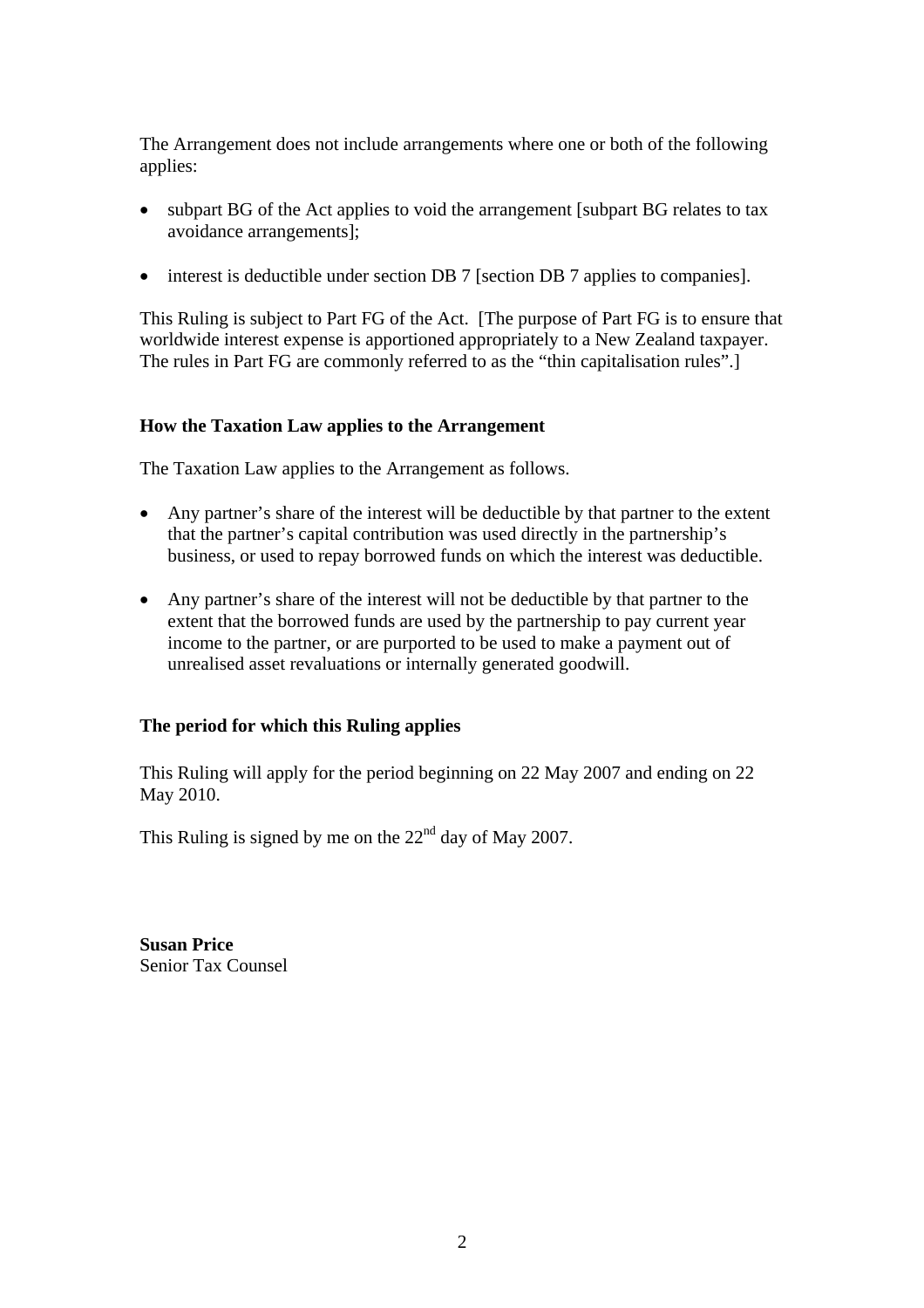# **INTEREST DEDUCTIBILITY—FUNDS BORROWED BY A PARTNERSHIP TO RETURN PROFITS**

# **PUBLIC RULING – BR Pub 07/05**

This is a public ruling made under section 91D of the Tax Administration Act 1994.

### **Taxation Law**

All legislative references are to the Income Tax Act 2004 unless otherwise stated.

This Ruling applies in respect of section DB 6.

# **The Arrangement to which this Ruling applies**

The Arrangement is the borrowing of and the payment of interest on funds used by a partnership to pay profits to partners.

The Arrangement only includes:

- a partnership carrying on a business for the purpose of deriving assessable or excluded income both at the time the partnership borrows the funds and at the time the interest on those funds is payable; and
- arrangements where the interest rate on the borrowed funds is an arm's length rate.

The Arrangement does not include arrangements where one or both of the following applies:

- subpart BG of the Act applies to void the arrangement [subpart BG relates to tax avoidance arrangements];
- interest is deductible under section DB 7 [section DB 7 applies to companies].

This Ruling is subject to Part FG of the Act. [The purpose of Part FG is to ensure that worldwide interest expense is apportioned appropriately to a New Zealand taxpayer The rules in Part FG are commonly referred to as the "thin capitalisation rules".]

### **How the Taxation Law applies to the Arrangement**

The Taxation Law applies to the Arrangement as follows.

• Any partner's share of the interest will be deductible by that partner to the extent that the profits are past years' profits that were used directly in the partnership's business or used to repay borrowed funds on which the interest was deductible.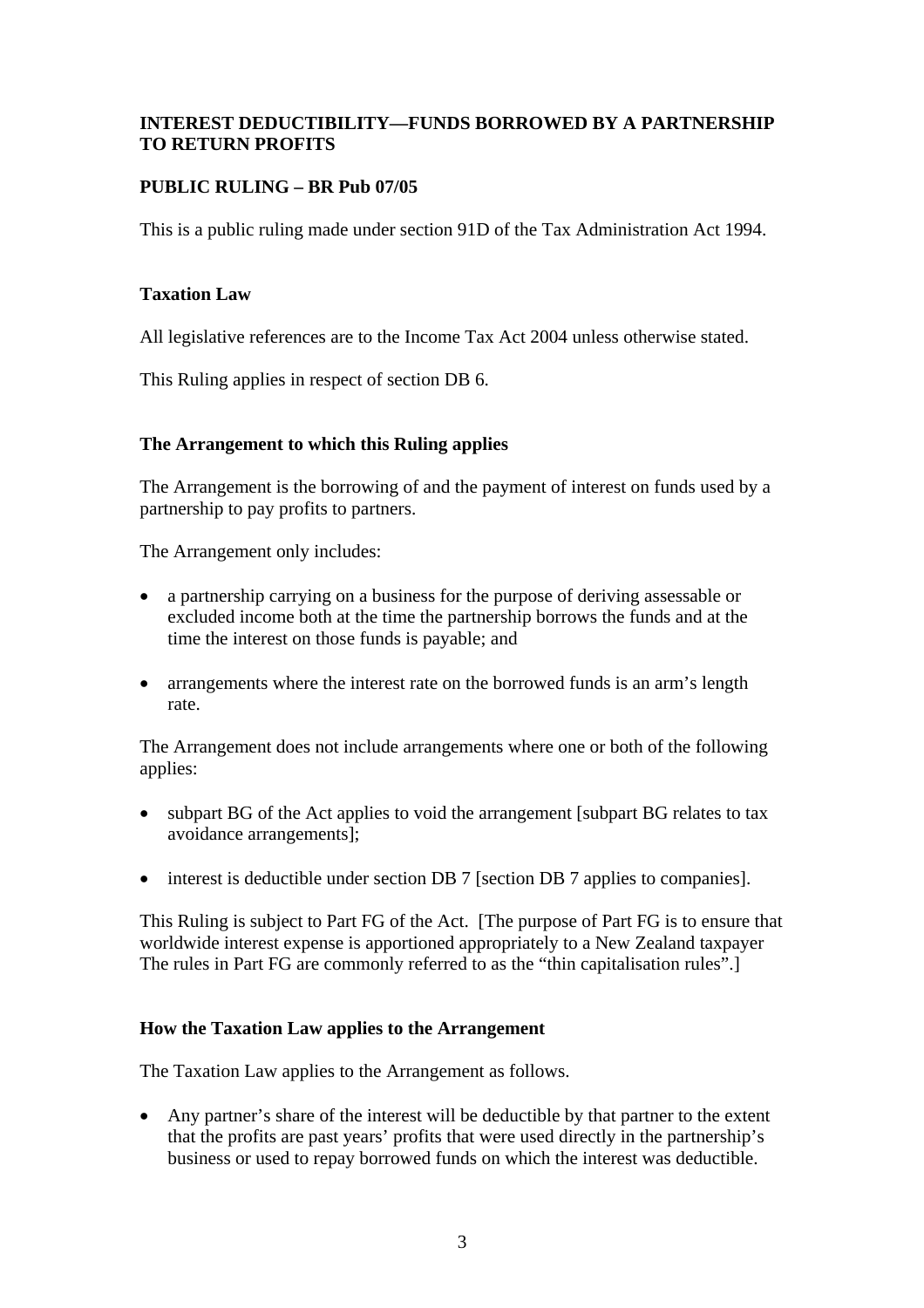• Any partner's share of the interest will not be deductible by that partner to the extent that the borrowed funds are used by the partnership to pay current year income to the partner, or are purported to be used to make a payment out of unrealised asset revaluations or internally generated goodwill.

### **The period for which this Ruling applies**

This Ruling will apply for the period beginning on 22 May 2007 and ending on 22 May 2010.

This Ruling is signed by me on the  $22<sup>nd</sup>$  day of May 2007.

**Susan Price**  Senior Tax Counsel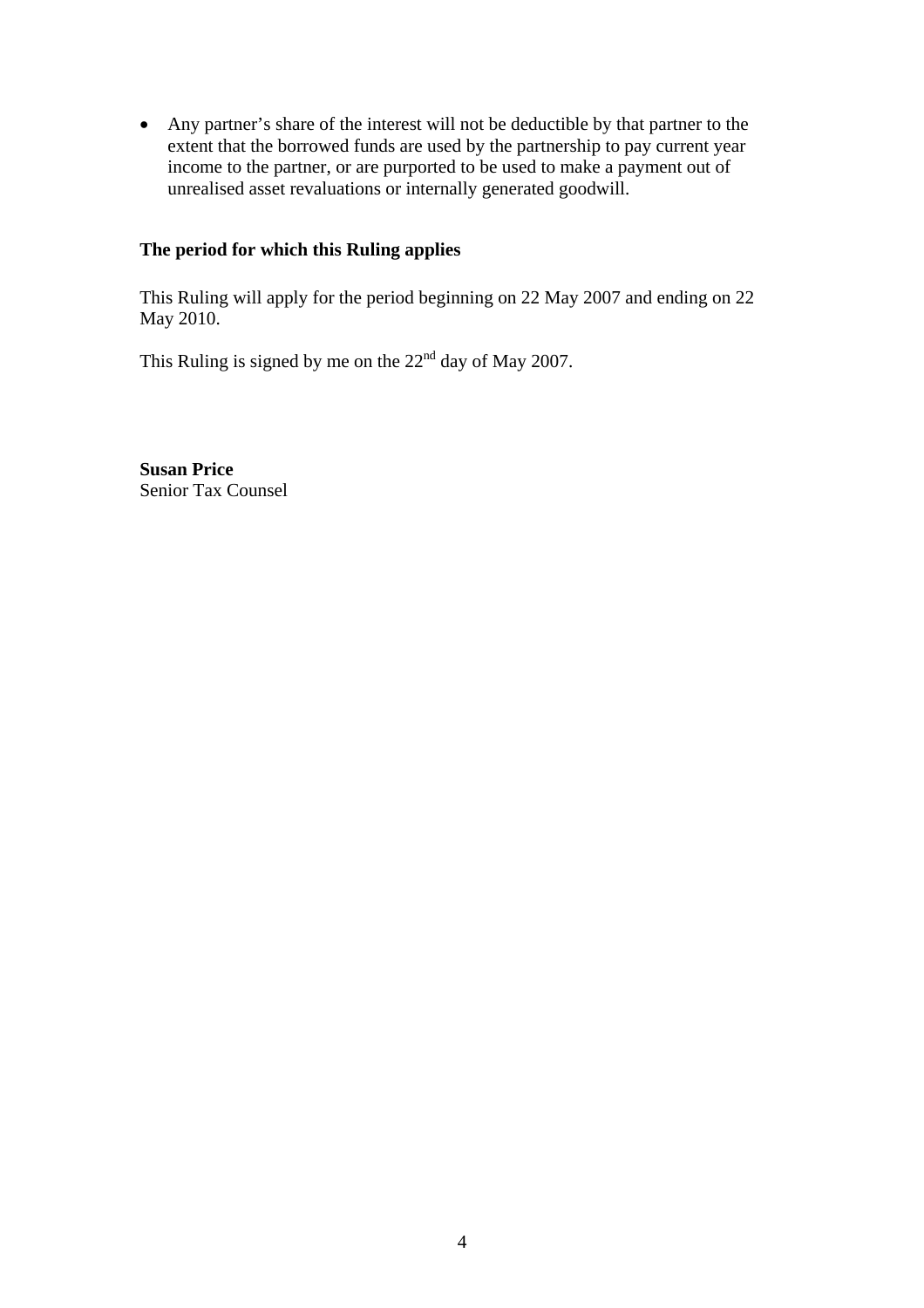### **INTEREST DEDUCTIBILITY—FUNDS BORROWED BY A COMPANY TO REPURCHASE SHARES**

### **PUBLIC RULING – BR Pub 07/06**

This is a public ruling made under section 91D of the Tax Administration Act 1994.

### **Taxation Law**

All legislative references are to the Income Tax Act 2004 unless otherwise stated.

This Ruling applies in respect of section DB 6.

# **The Arrangement to which this Ruling applies**

The Arrangement is the borrowing of and the payment of interest on funds used by a company to repurchase shares from its shareholders as authorised by the Companies Act 1993.

The Arrangement only includes:

- a company carrying on an assessable or excluded income earning activity or a business for the purpose of deriving assessable or excluded income both at the time the company borrows the funds and at the time the interest on those funds is payable; and
- arrangements where the interest rate on the borrowed funds is an arm's length rate.

The Arrangement does not include arrangements where one or both of the following applies:

- subpart BG of the Act applies to void the arrangement [subpart BG relates to tax avoidance arrangements];
- interest is deductible under section DB 7 [section DB 7 applies to companies].

This Ruling is subject to Part FG of the Act. [The purpose of Part FG is to ensure that worldwide interest expense is apportioned appropriately to a New Zealand taxpayer The rules in Part FG are commonly referred to as the "thin capitalisation rules".]

### **How the Taxation Law applies to the Arrangement**

The Taxation Law applies to the Arrangement as follows.

• Interest will be deductible in the circumstances described in the Arrangement to the extent that the funds that were represented by the shares and returned to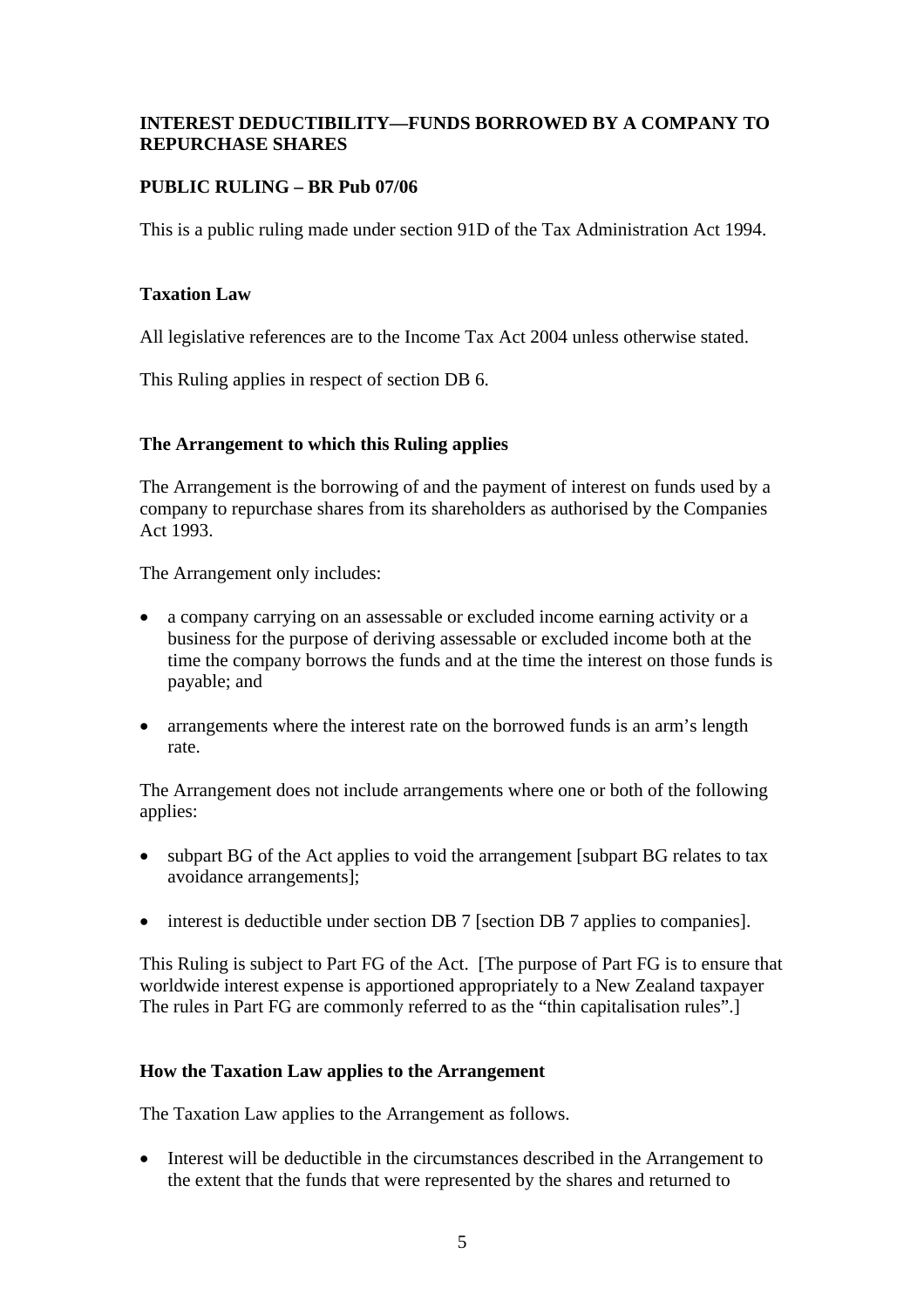shareholders were funds contributed by the shareholders and used directly in the company's assessable or excluded income earning activity or business, or used to repay borrowed funds on which the interest was deductible.

- Interest will not be deductible to the extent that the borrowed funds are used by the company to pay current year income to a shareholder, or are purported to be used to make a payment out of unrealised asset revaluations or internally generated goodwill.
- Interest will be deductible in the circumstances described in the Arrangement if the shares are bonus issue shares, to the extent that the bonus issue shares:
	- were paid up out of funds used directly in the company's assessable or excluded income earning activity or business; and
	- were not paid up out of current year income, unrealised asset revaluations, or internally generated goodwill.

# **The period for which this Ruling applies**

This Ruling will apply for the period beginning on 22 May 2007 and ending on 22 May 2010.

This Ruling is signed by me on the  $22<sup>nd</sup>$  day of May 2007.

**Susan Price**  Senior Tax Counsel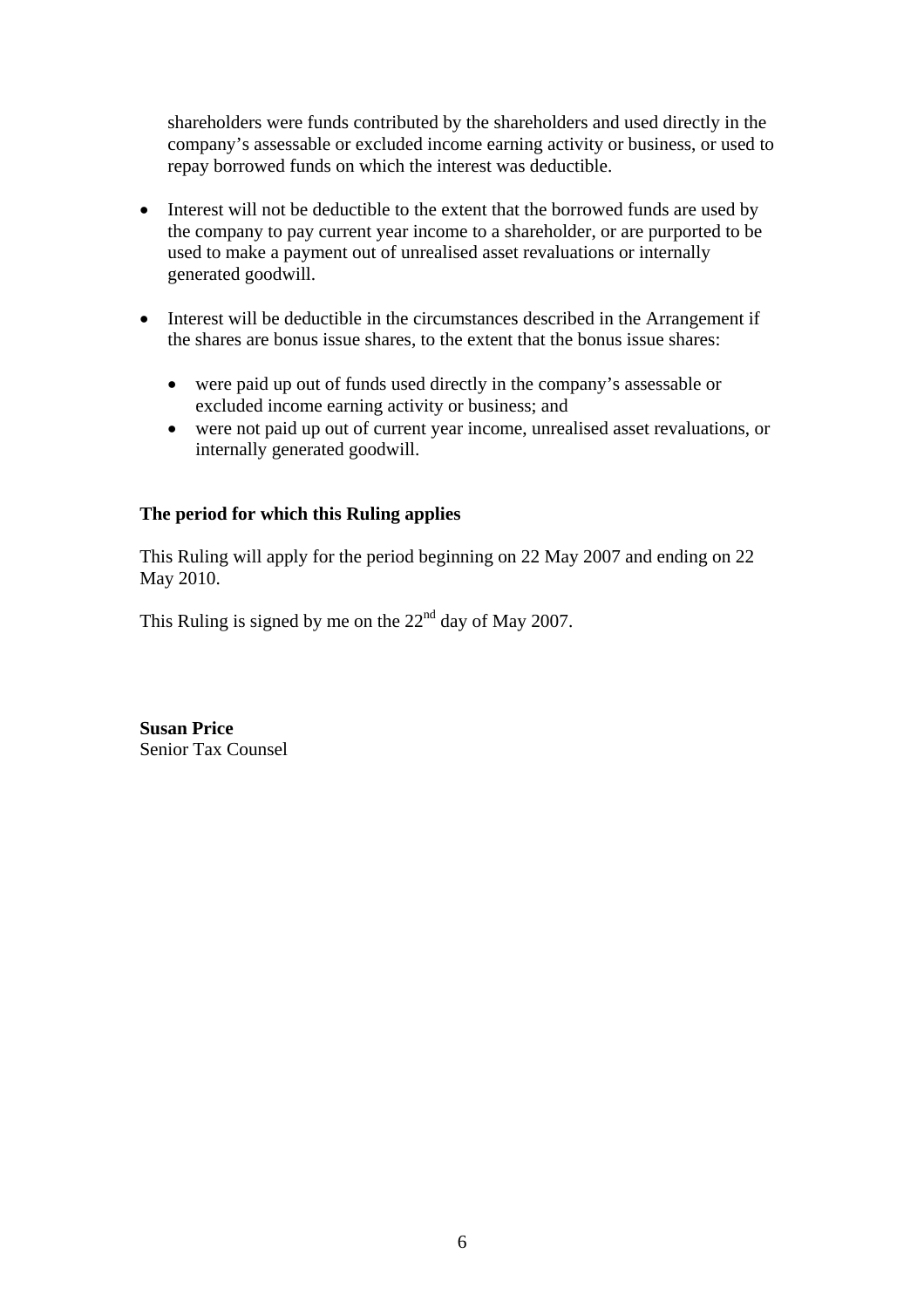# **INTEREST DEDUCTIBILITY—FUNDS BORROWED BY A COMPANY TO PAY DIVIDENDS**

# **PUBLIC RULING – BR Pub 07/07**

This is a public ruling made under section 91D of the Tax Administration Act 1994.

### **Taxation Law**

All legislative references are to the Income Tax Act 2004 unless otherwise stated.

This Ruling applies in respect of section DB 6.

# **The Arrangement to which this Ruling applies**

The Arrangement is the borrowing of and the payment of interest on funds used by a company to pay dividends to its shareholders.

The Arrangement only includes:

- a company carrying on an assessable or excluded income earning activity or a business for the purpose of deriving assessable or excluded income both at the time the company borrows the funds and at the time the interest on those funds is payable; and
- arrangements where the interest rate on the borrowed funds is an arm's length rate.

The Arrangement does not include arrangements where one or both of the following applies:

- subpart BG of the Act applies to void the arrangement [subpart BG relates to tax avoidance arrangements];
- interest is deductible under section DB 7 [section DB 7 applies to companies].

This Ruling is subject to Part FG of the Act. [The purpose of Part FG is to ensure that worldwide interest expense is apportioned appropriately to a New Zealand taxpayer The rules in Part FG are commonly referred to as the "thin capitalisation rules".]

### **How the Taxation Law applies to the Arrangement**

The Taxation Law applies to the Arrangement as follows.

• Interest will be deductible to the extent that the dividends are sourced from past years' profits or contributed capital, which was used directly in the company's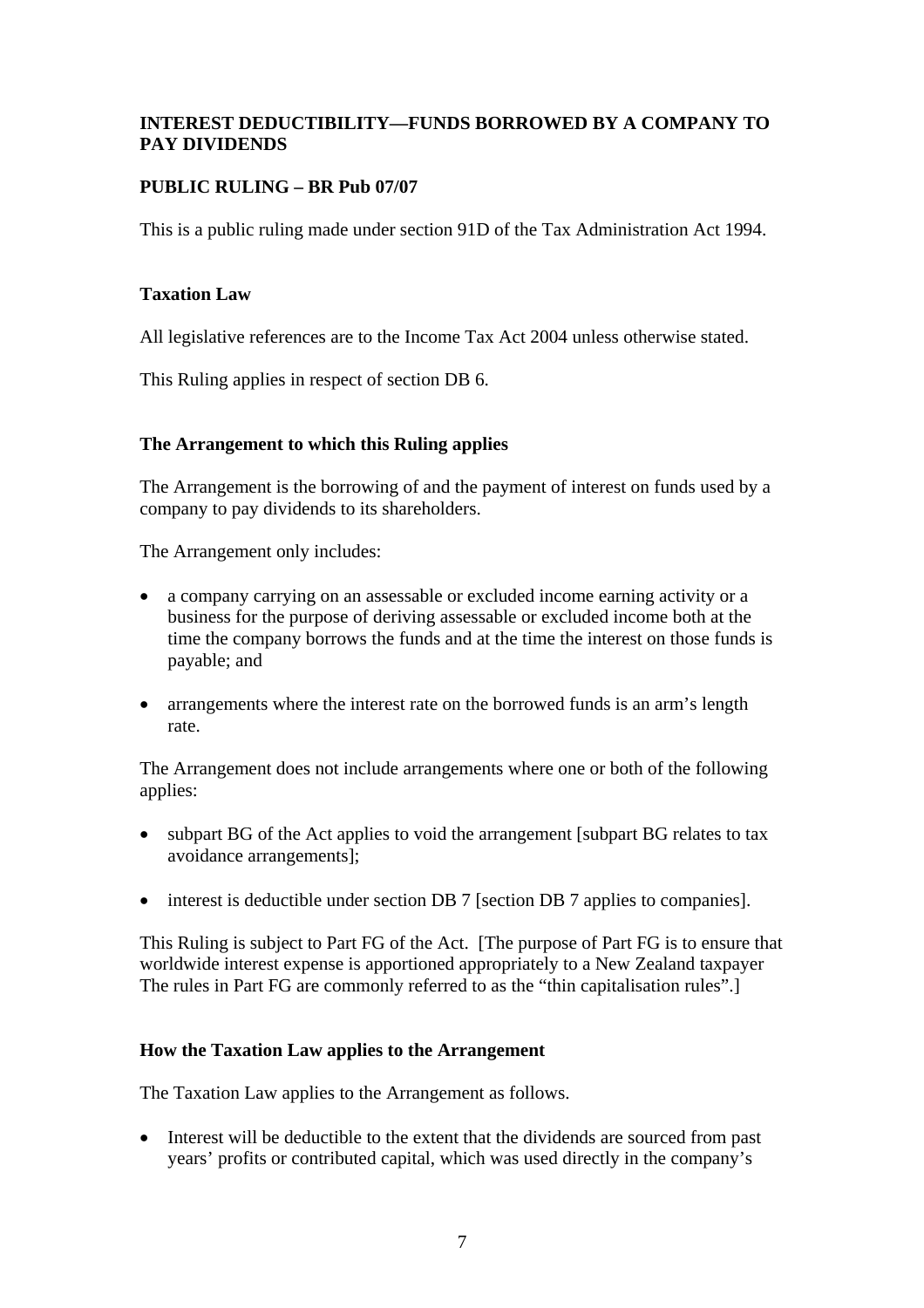assessable or excluded income earning activity or business, or used to repay borrowed funds on which the interest was deductible.

• Interest will not be deductible to the extent that the borrowed funds are used by the company to pay current year income to a shareholder, or are purported to be used to make a payment out of unrealised asset revaluations or internally generated goodwill.

### **The period for which this Ruling applies**

This Ruling will apply for the period beginning on 22 May 2007 and ending on 22 May 2010.

This Ruling is signed by me on the  $22<sup>nd</sup>$  day of May 2007.

**Susan Price**  Senior Tax Counsel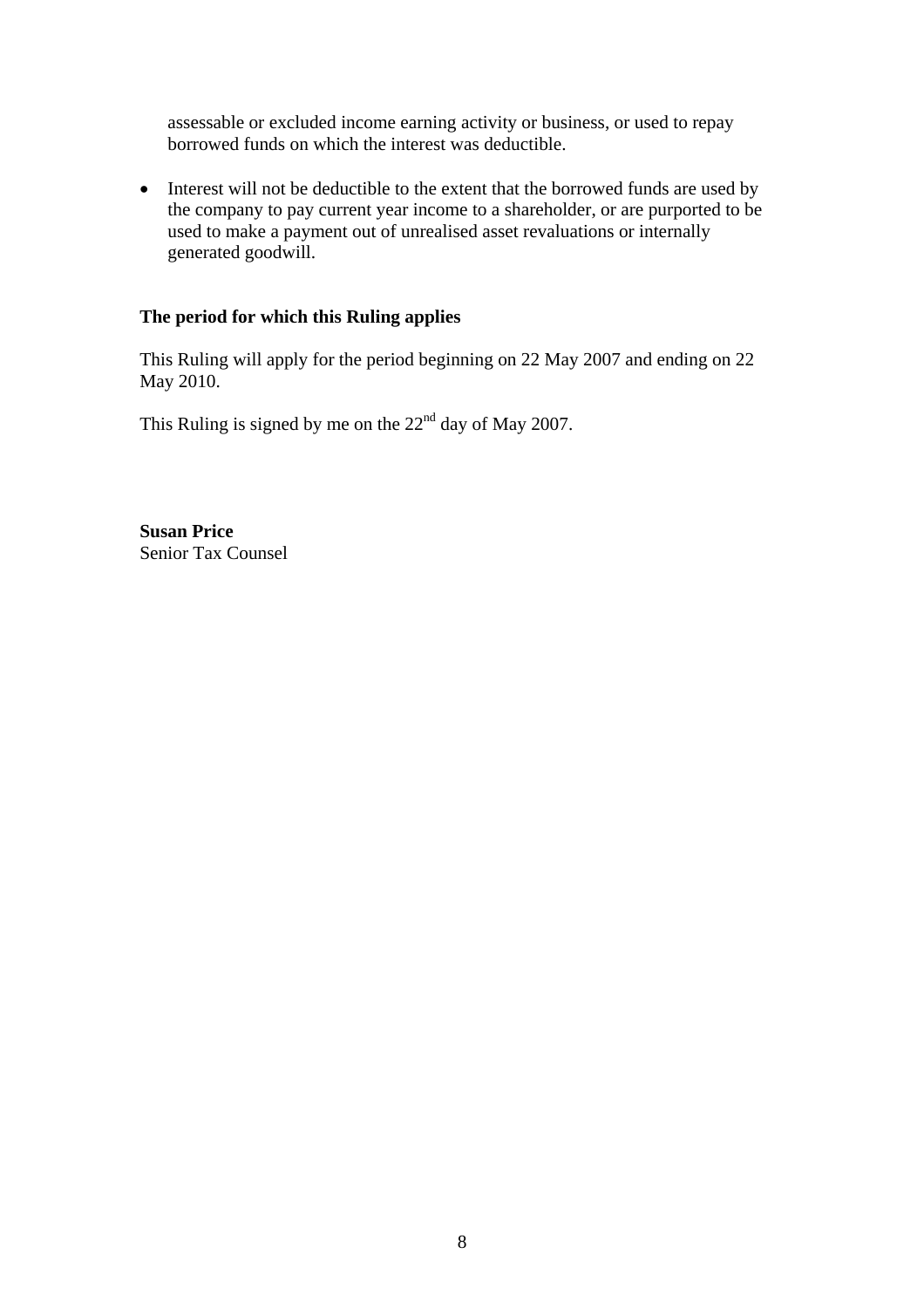# **INTEREST DEDUCTIBILITY—FUNDS BORROWED TO REPAY DEBT**

### **PUBLIC RULING – BR Pub 07/08**

This is a public ruling made under section 91D of the Tax Administration Act 1994.

### **Taxation Law**

All legislative references are to the Income Tax Act 2004 unless otherwise stated.

This Ruling applies in respect of section DB 6.

### **The Arrangement to which this Ruling applies**

The Arrangement is the borrowing of and the payment of interest on funds used by a taxpayer or a partnership to repay borrowed funds to the person who invested those funds in the taxpayer or partnership.

The Arrangement only includes:

- a taxpayer or a partnership carrying on an assessable or excluded income earning activity or a business for the purpose of deriving assessable or excluded income both at the time the taxpayer or partnership borrows the funds and at the time the interest on those funds is payable; and
- arrangements where the interest rate on the borrowed funds is an arm's length rate.

The Arrangement does not include arrangements where one or both of the following applies:

- subpart BG of the Act applies to void the arrangement [subpart BG relates to tax avoidance arrangements];
- interest incurred under the Arrangement is deductible under section DB 7 [section DB 7 applies to companies].

This Ruling is subject to Part FG of the Act. [The purpose of Part FG is to ensure that worldwide interest expense is apportioned appropriately to a New Zealand taxpayer The rules in Part FG are commonly referred to as the "thin capitalisation rules".]

### **How the Taxation Law applies to the Arrangement**

The Taxation Law applies to the Arrangement as follows:

• Interest will be deductible in the circumstances described in the Arrangement to the extent that the funds which are repaid: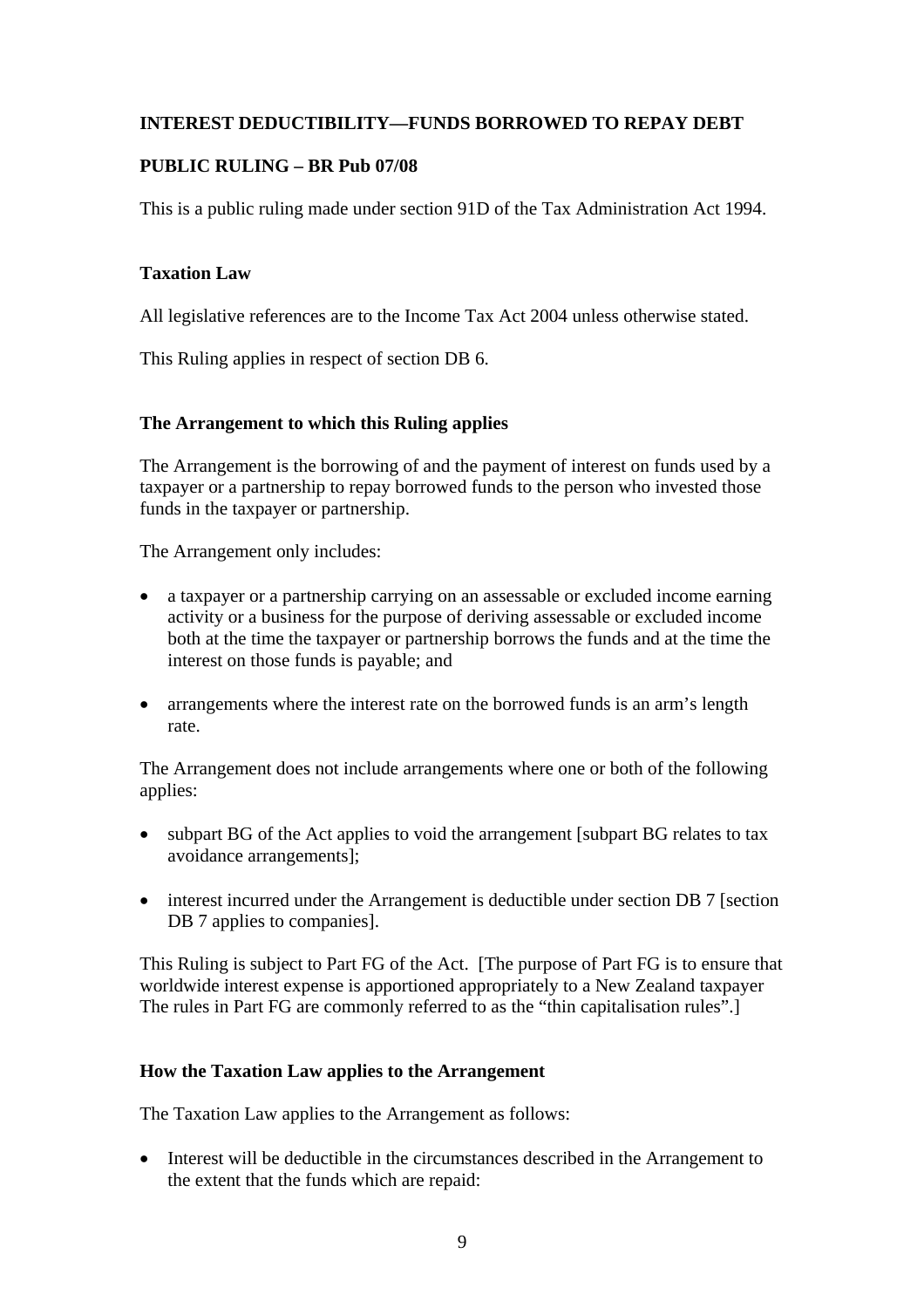- were used directly in the taxpayer's or partnership's assessable or excluded income earning activity or business; or
- were used by a company and the interest was deductible under section DB 7; or
- were used by a company to purchase shares and the interest was deductible under section DB 8; or
- were used for one of the Arrangements in Public Rulings BR Pub 07/04–BR Pub 07/09, and met the requirements for interest deductibility in those rulings; or
- were used to retain income earning assets from sale and satisfied the elements of the *Public Trustee* case set out in the Commissioner's Interpretation Statement IS0082; or
- themselves repaid, either directly or through a series of borrowings used to repay borrowings, other borrowed funds in respect of which the interest was deductible.

# **The period for which this Ruling applies**

This Ruling will apply for the period beginning on 22 May 2007 and ending on 22 May 2010.

This Ruling is signed by me on the  $22<sup>nd</sup>$  day of May 2007.

**Susan Price**  Senior Tax Counsel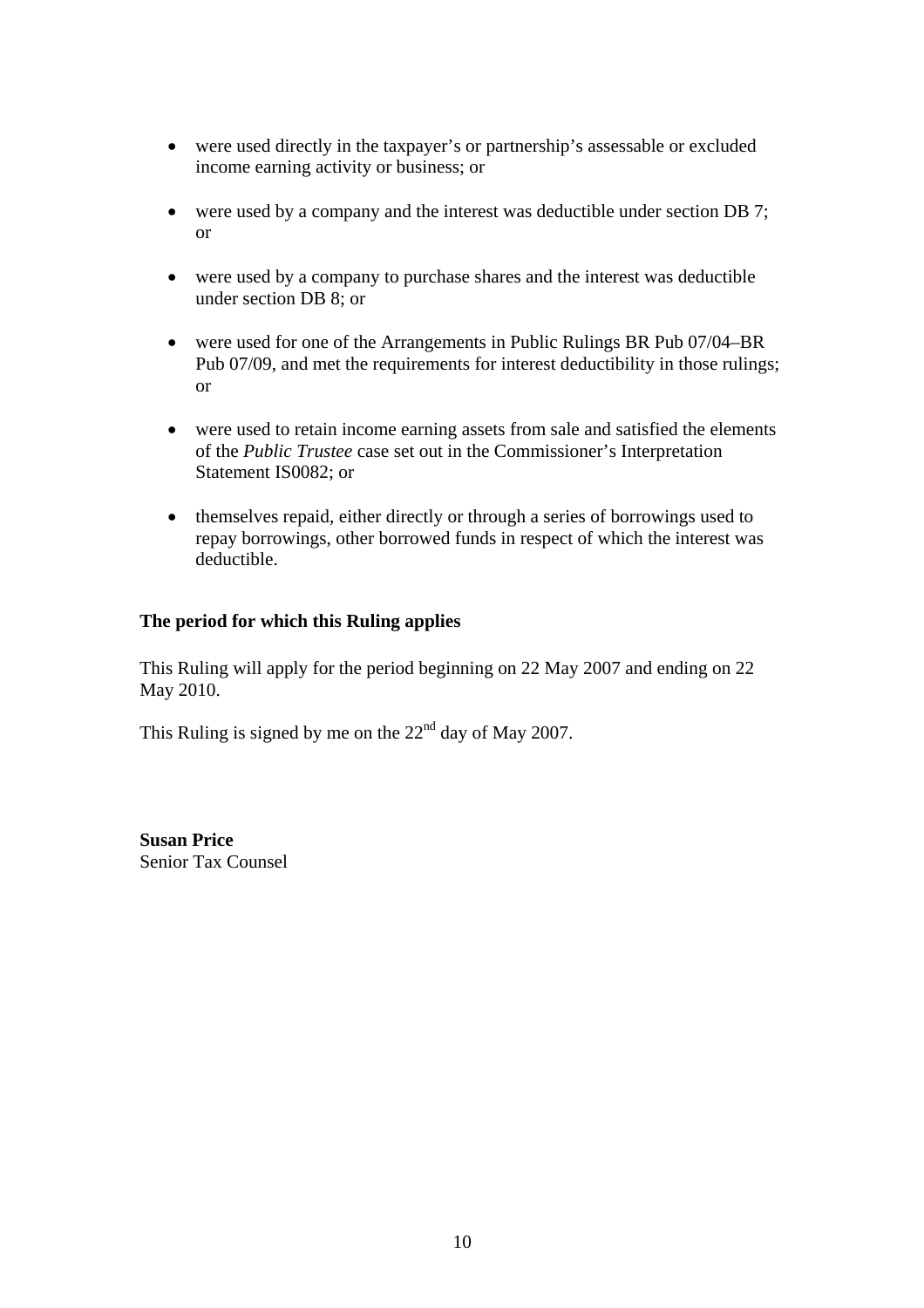# **INTEREST DEDUCTIBILITY—FUNDS BORROWED TO MAKE A PAYMENT TO A GROUP COMPANY**

# **PUBLIC RULING – BR Pub 07/09**

This is a public ruling made under section 91D of the Tax Administration Act 1994.

### **Taxation Law**

All legislative references are to the Income Tax Act 2004 unless otherwise stated.

This Ruling applies in respect of section DB 6 and section IG 2.

# **The Arrangement to which this Ruling applies**

The Arrangement is the borrowing of and the payment of interest on funds used by a company to make a payment under section IG 2(2) to another company that has a net loss.

The Arrangement does not include arrangements where one or both of the following applies:

- subpart BG of the Act applies to void the arrangement [subpart BG relates to tax avoidance arrangements];
- Interest is deductible under section DB 7 [section DB 7 applies to companies].

# **How the Taxation Law applies to the Arrangement**

The Taxation Law applies to the Arrangement as follows:

• Interest will not be deductible in the circumstances described in the Arrangement.

# **The period for which this Ruling applies**

This Ruling will apply for the period beginning on 22 May 2007 and ending on 22 May 2010.

This Ruling is signed by me on the 22<sup>nd</sup> day of May 2007.

**Susan Price**  Senior Tax Counsel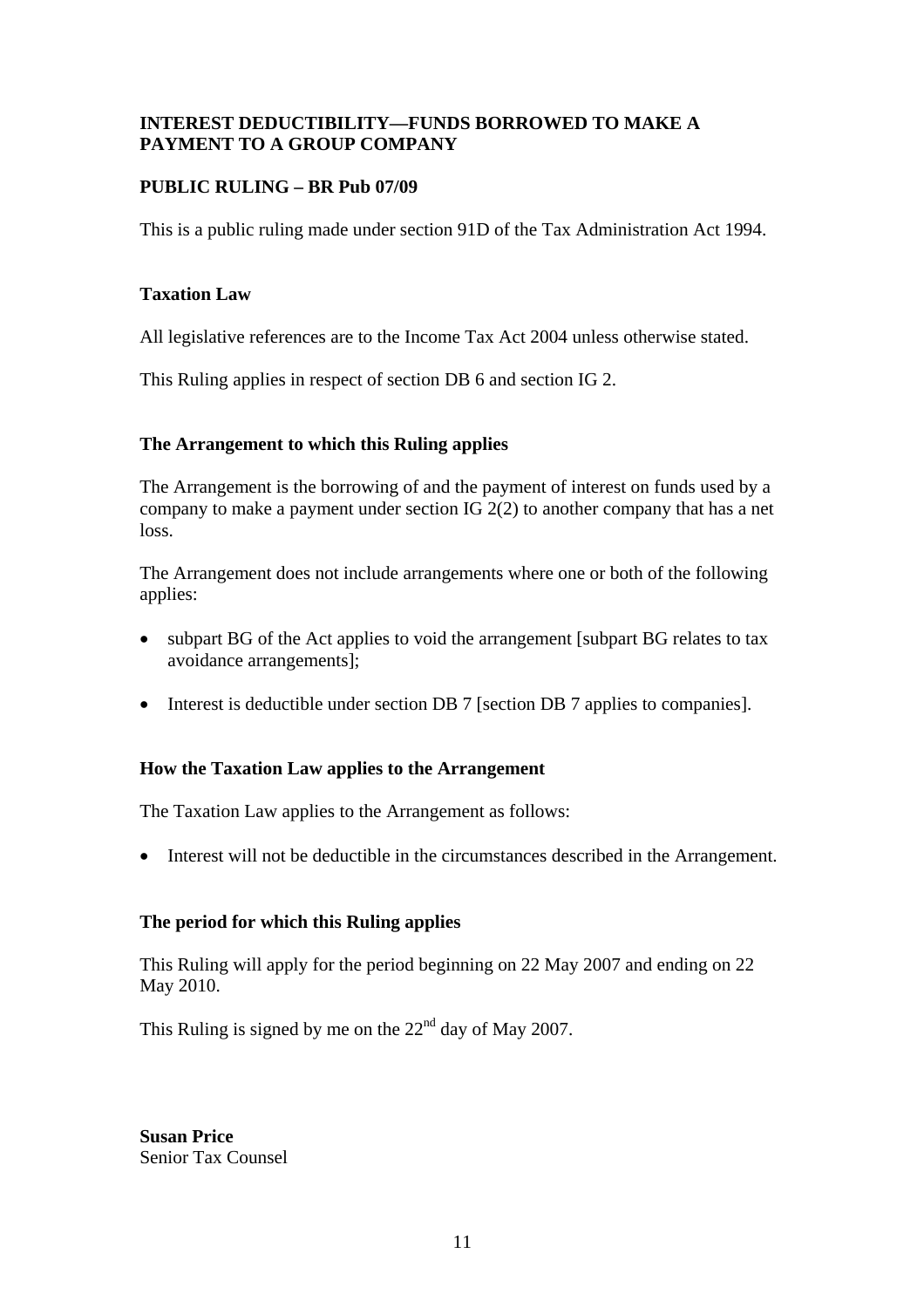# COMMENTARY ON PUBLIC RULINGS BR PUB 07/04–07/09

This commentary is not a legally binding statement, but is intended to provide assistance in understanding and applying the conclusions reached in Public Rulings BR Pub 07/04–07/09 ("the Rulings").

The Rulings and commentary express the Commissioner's view of the principles relating to interest deductibility in the Australian Full Federal Court decision in *FC of T v Roberts*; *FC of T v Smith* 92 ATC 4 ("*Roberts and Smith"*).

All legislative references are to the Income Tax Act 2004 unless otherwise stated.

# **SUMMARY**

- 1. The interest deductibility test is satisfied if there is a sufficient connection between interest incurred and assessable income. The sufficient connection is established if the borrowed funds on which interest is incurred are used in deriving assessable income or in a business carried on for the purpose of deriving assessable income.
- 2. In *Roberts and Smith* the borrowed funds were not used directly in deriving income, but the Court held that the interest is deductible.
- 3. *Roberts and Smith* is authority that there is a sufficient connection between interest and income when the interest is incurred on borrowed funds used to replace an amount previously invested in an income earning activity or business and to return the amount to the person who invested it. The link with income is through the new borrowings taking the place of funds that have a sufficient connection with assessable income or in respect of which interest was deductible through the operation of section DB 7 or DB 8 of the Income Tax Act 2004. Capital contributions, past years' profits and debt are all capable of being replaced.
- 4. The case only applies where the amount replaced and repaid is owed to a person separate to the income earning activity or business. It does not apply to sole traders.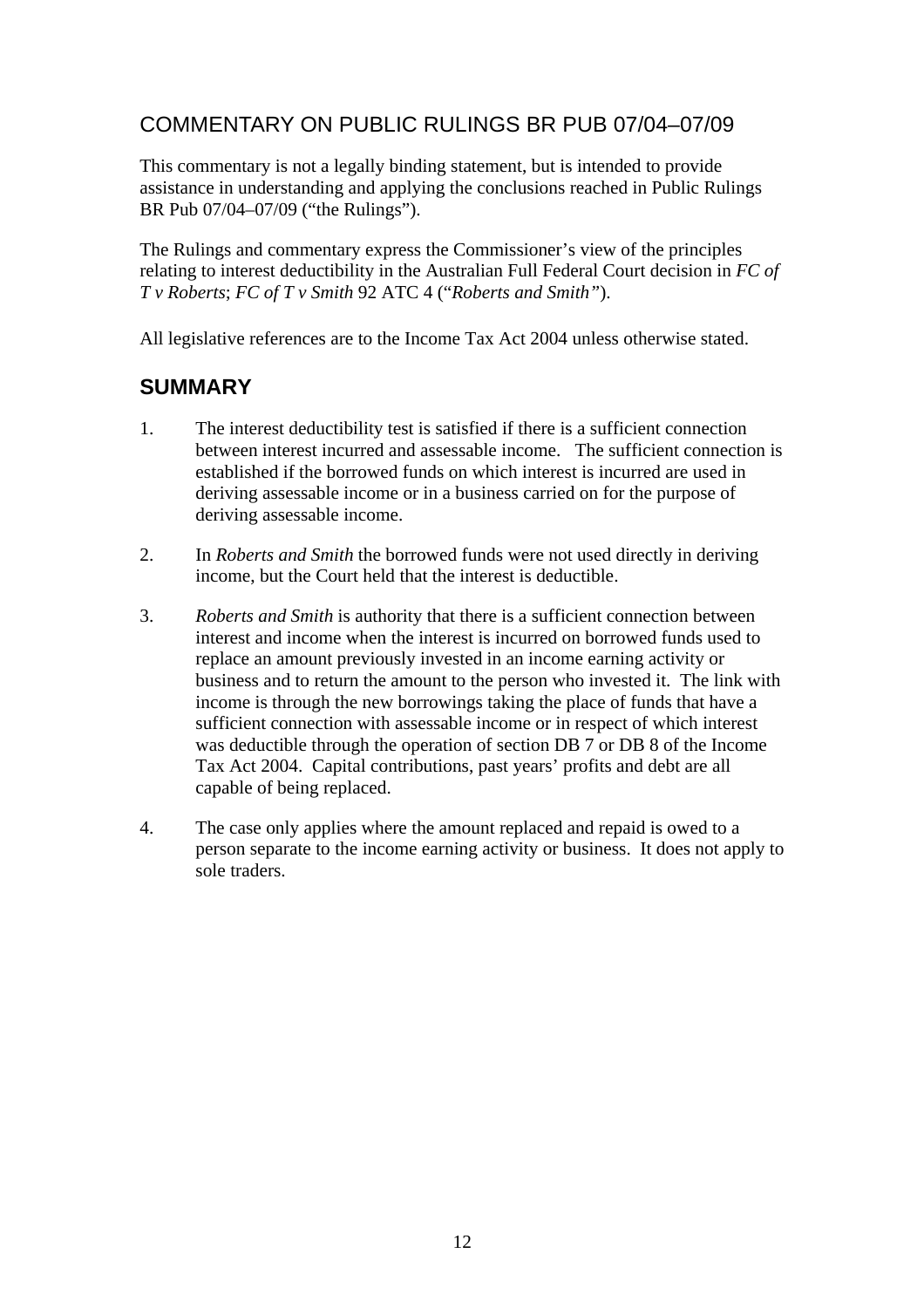# **BACKGROUND**

### **Legislation**

### **Income Tax Act 2004**

#### **PART D — DEDUCTIONS**

#### **Subpart DA — General rules**

### **DA 1 GENERAL PERMISSION**

#### **DA 1(1) Nexus with income**

A person is allowed a deduction for an amount of expenditure or loss (including an amount of depreciation loss) to the extent to which the expenditure or loss is—

(a) incurred by them in deriving—

- (i) their assessable income; or
- (ii) their excluded income; or
- (iii) a combination of their assessable income and excluded income; or
- (b) incurred by them in the course of carrying on a business for the purpose of deriving—
	- (i) their assessable income; or
	- (ii) their excluded income; or
	- (iii) a combination of their assessable income and excluded income.

#### **DA 1(2) General Permission**

### Subsection (1) is called the **general permission**.

**Defined in this Act:** amount, assessable income, business, deduction, depreciation loss, excluded income, general permission, loss

### **DA 2 GENERAL LIMITATIONS**

### **DA 2(1) Capital limitation**

A person is denied a deduction for an amount of expenditure or loss to the extent to which it is of a capital nature. This rule is called the **capital limitation**.

#### **DA 2(2) Private limitation**

A person is denied a deduction for an amount of expenditure or loss to the extent to which it is of a private or domestic nature. This rule is called the **private limitation**. **DA 2(3) Exempt income limitation** 

A person is denied a deduction for an amount of expenditure or loss to the extent to which it is incurred in deriving exempt income. This rule is called the **exempt income limitation**.

### **…**

#### **DA 2(7) Relationship of general limitations to general permission**

Each of the general limitations in this section overrides the general permission. **Defined in this Act:** amount, capital limitation, deduction, employment limitation, exempt income, exempt income limitation, general limitation, general permission, income from employment, loss, non-residents' foreign-sourced income, nonresidents' foreign-sourced income limitation, private limitation, schedular income subject to final withholding, withholding tax limitation

### **DA 3 EFFECT OF SPECIFIC RULES ON GENERAL RULES**

#### **DA 3(1) Supplements to general permission**

A provision in any of subparts DB to DZ may supplement the general permission. In that case, a person to whom the provision applies does not have to satisfy the general permission to be allowed a deduction.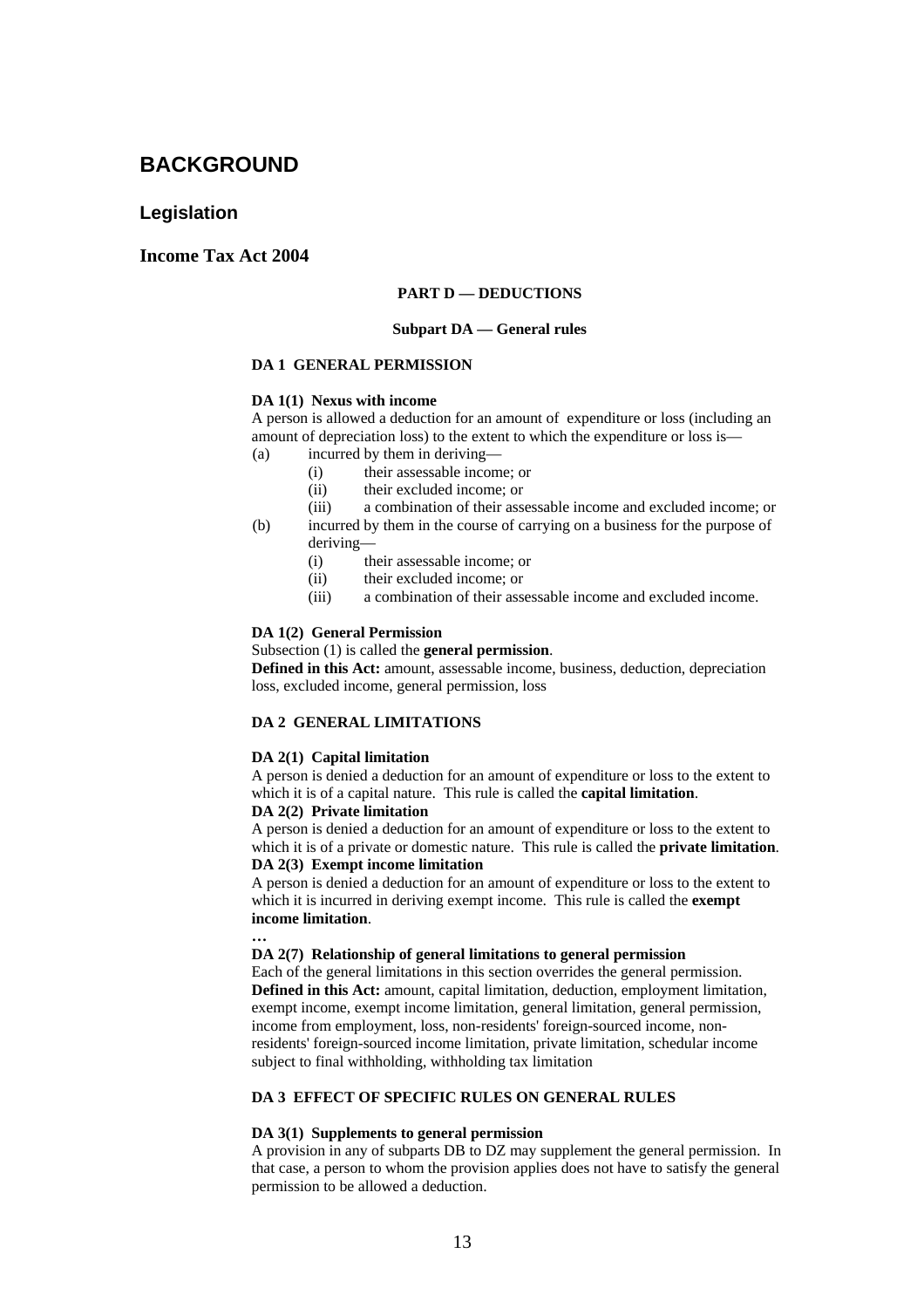#### **DA 3(2) Express reference needed to supplement**

A provision in any of subparts DB to DZ takes effect to supplement the general permission only if it expressly states that it supplements the general permission. **DA 3(3) Relationship of general limitations to supplements to general** 

#### **permission**

Each of the general limitations overrides a supplement to the general permission in any of subparts DB to DZ, unless the provision creating the supplement expressly states otherwise.

### **DA 3(4) Relationship between other specific provisions and general permission or general limitations**

A provision in any of subparts DB to DZ may override any 1 or more of the general permission and the general limitations.

#### **DA 3(5) Express reference needed to override**

A provision in any of subparts DB to DZ takes effect to override the general permission or a general limitation only if it expressly states—

- $\overline{a}$  (a) that it overrides the general permission or the relevant limitation; or
- (b) that the general permission or the relevant limitation does not apply.

**…** 

…

#### **DB 1 TAXES, OTHER THAN GST, AND PENALTIES**

#### **DB 1(1) No deduction**

A person is denied a deduction for the following:

- (a) income tax:
- (b) a civil penalty under Part 9 of the Tax Administration Act 1994:
- (c) a tax, a penalty, or interest on unpaid tax that is—
	- (i) payable under the laws of a country or territory outside New Zealand; and
		- (ii) substantially the same as a civil penalty as defined in section  $3(1)$ of the Tax Administration Act 1994, or a criminal penalty under Part 9 of the Act, or interest imposed under Part 7 of the Act.

### **DB 6 INTEREST: NOT CAPITAL EXPENDITURE**

#### **DB 6(1) Deduction**

A person is allowed a deduction for interest incurred. **DB 6(2) Exclusion** 

Subsection (1) does not apply to interest for which a person is denied a deduction under section DB 1.

#### **DB 6(3) Link with subpart DA**

This section overrides the capital limitation. The general permission must still be satisfied and the other general limitations still apply.

**Defined in this Act:** capital limitation, deduction, general limitation, general permission, interest

### **DB 7 INTEREST: MOST COMPANIES NEED NO NEXUS WITH INCOME**

#### **DB 7(1) Deduction**

A company is allowed a deduction for interest incurred. **DB 7(2) Exclusion: qualifying company** 

Subsection (1) does not apply to a qualifying company.

### **DB 7(3) Exclusion: exempt income**

If a company **(company A)** derives exempt income or another company **(company B)** in the same wholly-owned group of companies derives exempt income, subsection (1) applies to company A only if all the exempt income is 1 or more of the following:

- (a) dividends; or
- (b) income exempted under section CW 46 (Disposal of companies' own shares); or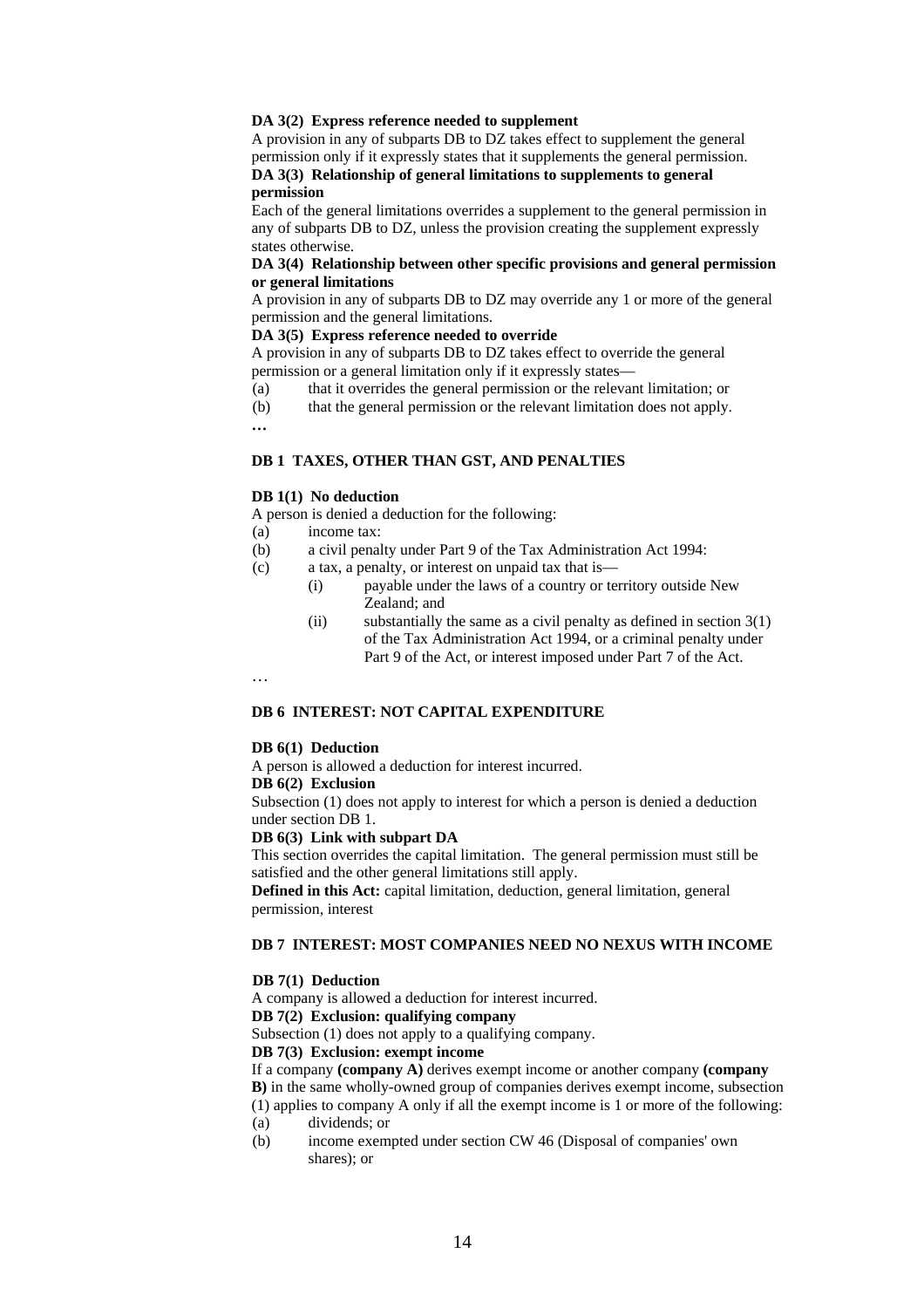(c) income exempted under section CW 48 (Stake money) and ancillary to the company's business of breeding.

### **DB 7(4) Exclusion: non-resident company**

If a company is a non-resident company, subsection (1) applies only to the extent to which the company incurs interest in the course of carrying on a business through a fixed establishment in New Zealand.

#### **DB 7(5) Exclusion: interest related to tax**

Subsection (1) does not apply to interest for which a person is denied a deduction under section DB 1.

### **DB 7(6) Link with subpart DA**

This section supplements the general permission and overrides the capital limitation, the exempt income limitation, and the withholding tax limitation. The other general limitations still apply.

**Defined in this Act:** business, capital limitation, company, deduction, dividend, exempt income, exempt income limitation, fixed establishment, general limitation, general permission, income, interest, New Zealand, non-resident company, qualifying company, supplement, wholly-owned group of companies, withholding tax limitation

### **DB 8 INTEREST: MONEY BORROWED TO ACQUIRE SHARES IN GROUP COMPANIES**

#### **DB 8(1) Deduction: borrowing to acquire group company shares**

A company is allowed a deduction for interest incurred on money borrowed to acquire shares in another company in the same group of companies.

### **DB 8(2) Exclusion: group not in existence at tax year end**

Subsection (1) does not apply if the 2 companies are not in the same group of companies at the end of the tax year for which the deduction is claimed.

### **DB 8(3) Deduction: interest after qualifying amalgamation**

A company is allowed a deduction for interest incurred on money borrowed to acquire shares in another company that has ceased to exist on a qualifying amalgamation.

### **DB 8(4) Exclusion: group not in existence immediately before qualifying amalgamation**

Subsection (3) does not apply if the 2 companies were not in the same group of companies immediately before the qualifying amalgamation.

### **DB 8(5) Application from tax year of qualifying amalgamation**

Subsection (3) applies in the tax year in which the qualifying amalgamation occurs and in later tax years.

#### **DB 8(6) Link with subpart DA**

This section supplements the general permission and overrides the capital limitation, the exempt income limitation, and the withholding tax limitation. The other general limitations still apply.

**Defined in this Act:** company, deduction, exempt income limitation, general limitation, general permission, group of companies, interest, qualifying amalgamation, share, supplement, tax year, withholding tax limitation

### *Roberts and Smith* **principle not relevant to section DB 7 deductions**

5. The interest deductibility legislation distinguishes between companies and other taxpayers. Interest incurred by companies is automatically deductible that is, there is no requirement to satisfy a nexus test—except for certain exceptions. The effect of this is that most companies seeking interest deductions will obtain them under section DB 7, rather than by applying *Roberts and Smith*. *Roberts and Smith* may apply to companies who do not come within section DB 7.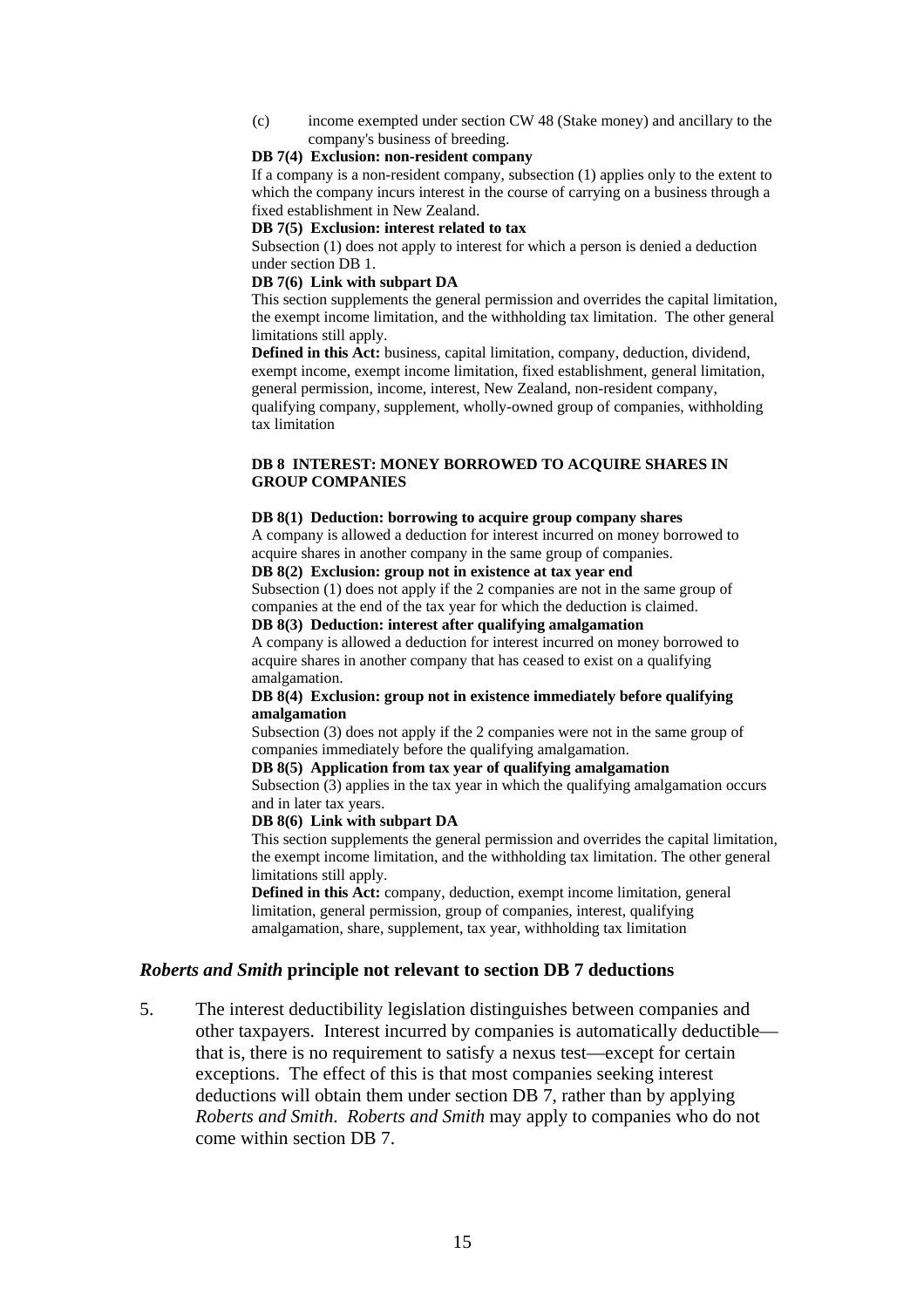- 6. Under section DB 7, interest incurred by a company is automatically deductible, provided the statutory exceptions in subsections DB  $7(2) - (5)$  do not apply. The exceptions are:
	- qualifying companies;
	- companies deriving exempt income except if that exempt income is dividends, exempt income arising from a disposal of a company's own shares or exempt income related to stake money and a breeding business;
	- non-resident companies to the extent to which interest is not incurred in the course of carrying on a business through a fixed establishment in New Zealand; and
	- interest on unpaid taxes payable to another country and substantially the same as civil or criminal penalties as defined under certain laws in New Zealand.
- 7. The effect of section DB 7 is discussed in *Tax Information Bulletin* Vol 13, No 11 (November 2001).

### **How the sections of the Act, other than section DB 7, apply in relation to interest deductibility**

8. Section DB 6(1) provides that:

A person is allowed a deduction for interest incurred.

9. Section DB 6(3) states that

This section overrides the capital limitation. The general permission must still be satisfied and the other general limitations still apply.

10. Therefore, a person seeking to deduct interest is subject to the general permission, which states:

### **DA 1 GENERAL PERMISSION**

### **DA 1(1) Nexus with income**

A person is allowed a deduction for an amount of expenditure or loss (including an amount of depreciation loss) to the extent to which the expenditure or loss is—

- (a) incurred by them in deriving—
	- (i) their assessable income; or
	- (ii) their excluded income; or
	- (iii) a combination of their assessable income and excluded income; or
- (b) incurred by them in the course of carrying on a business for the purpose of deriving—
	- (i) their assessable income; or
	- (ii) their excluded income; or
	- (iii) a combination of their assessable income and excluded income.

### **DA 1(2) General permission**

Subsection (1) is called the **general permission**.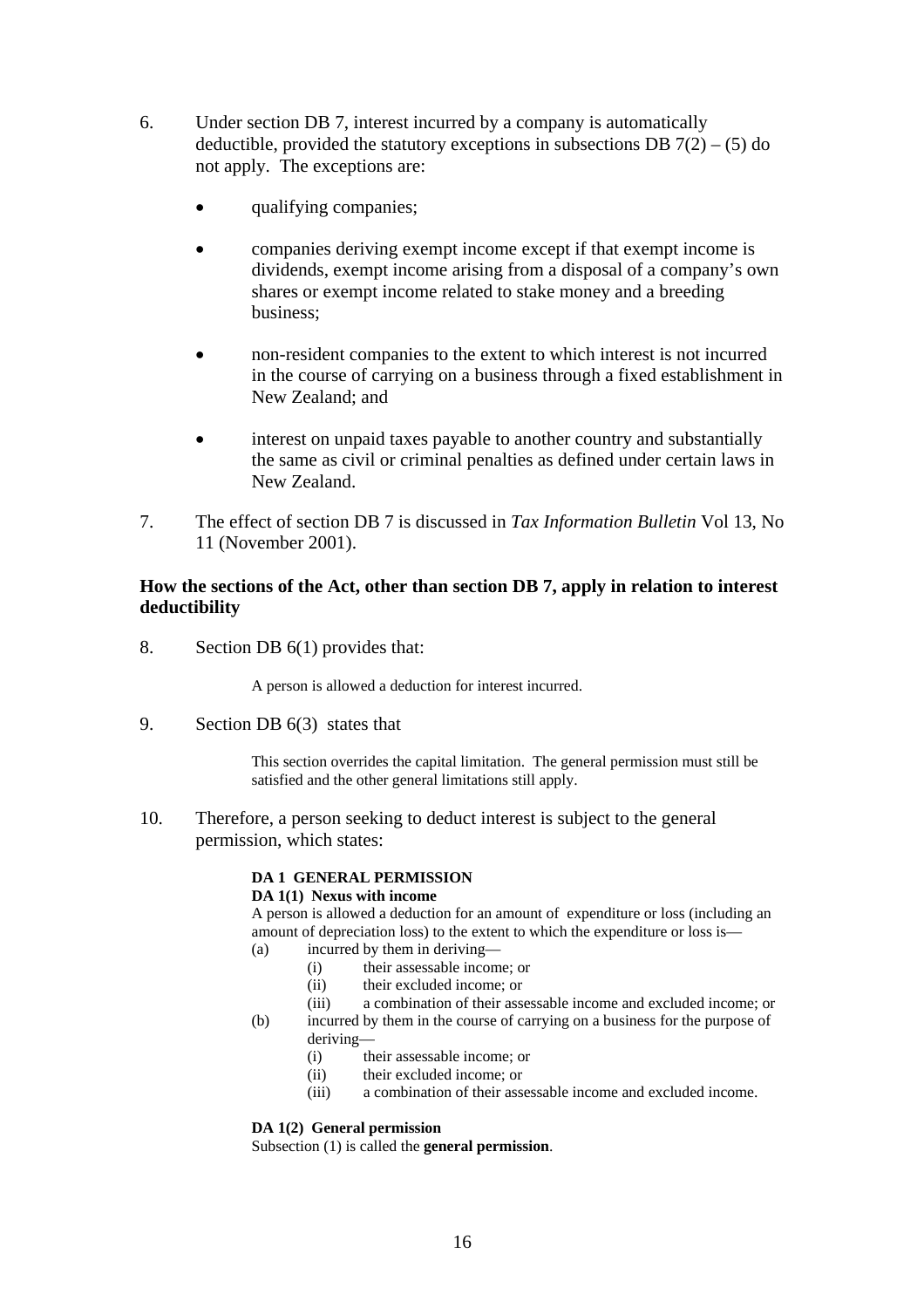- 11. So in considering the application of the Act to interest expense, a person must satisfy the test under the general permission that the expenditure (interest in this case) is incurred in deriving assessable income (or excluded income) or incurred in carrying on a business for the purpose of deriving assessable (or excluded income). This test is the same in all relevant respects to the test under the 1994 Act.
- 12. The concept of "excluded income" requires some comment in relation to how it will be dealt with in this commentary. "Excluded income" is defined and specified to include, for example, GST, fringe benefits, certain life insurance premiums or claims derived by persons carrying on the business of life insurance, and other specific classes of income (see sections OB 1, BD 1(3) and subparts CX and CZ). The addition of the reference to "excluded income" in the general permission does not alter the principles applying to the deductibility of interest. The same principles apply to excluded income. However, because the concept of "excluded income" is a statutory mechanism used to deal with certain types of income, and does not affect the principles of interest deductibility, for ease of reference, "excluded income" is not referred to further in this commentary.
- 13. The general permission is subject to the general limitations, pursuant to section DA 2(7). The general limitations include the private limitation and the capital limitation:

# **DA 2 GENERAL LIMITATIONS**

### **DA 2(1) Capital limitation**

A person is denied a deduction for an amount of expenditure or loss to the extent to which it is of a capital nature. This rule is called the **capital limitation**. **DA 2(2) Private limitation** 

A person is denied a deduction for an amount of expenditure or loss to the extent to which it is of a private or domestic nature. This rule is called the **private limitation**. **…** 

**DA 2(7) Relationship of general limitations to general permission** Each of the general limitations in this section overrides the general permission.

14. The private limitation applies to interest expense, pursuant to section DA 2(2). The capital limitation, on the other hand, does not apply to interest. This result is achieved in the Act by the capital limitation being expressly overridden. Sections DA 3(4) and DA 3(5) state the general rule that a limitation (such as that applying to capital expenditure) does not apply if it is expressly overridden:

### **DA 3(4) Relationship between other specific provisions and general permission or general limitations**

A provision in any of subparts DB to DZ may override any 1 or more of the general permission and the general limitations.

### **DA 3(5) Express reference needed to override**

A provision in any of subparts DB to DZ takes effect to override the general permission or a general limitation only if it expressly states—

- (a) that it overrides the general permission or the relevant limitation; or
- (b) that the general permission or the relevant limitation does not apply.
- **…**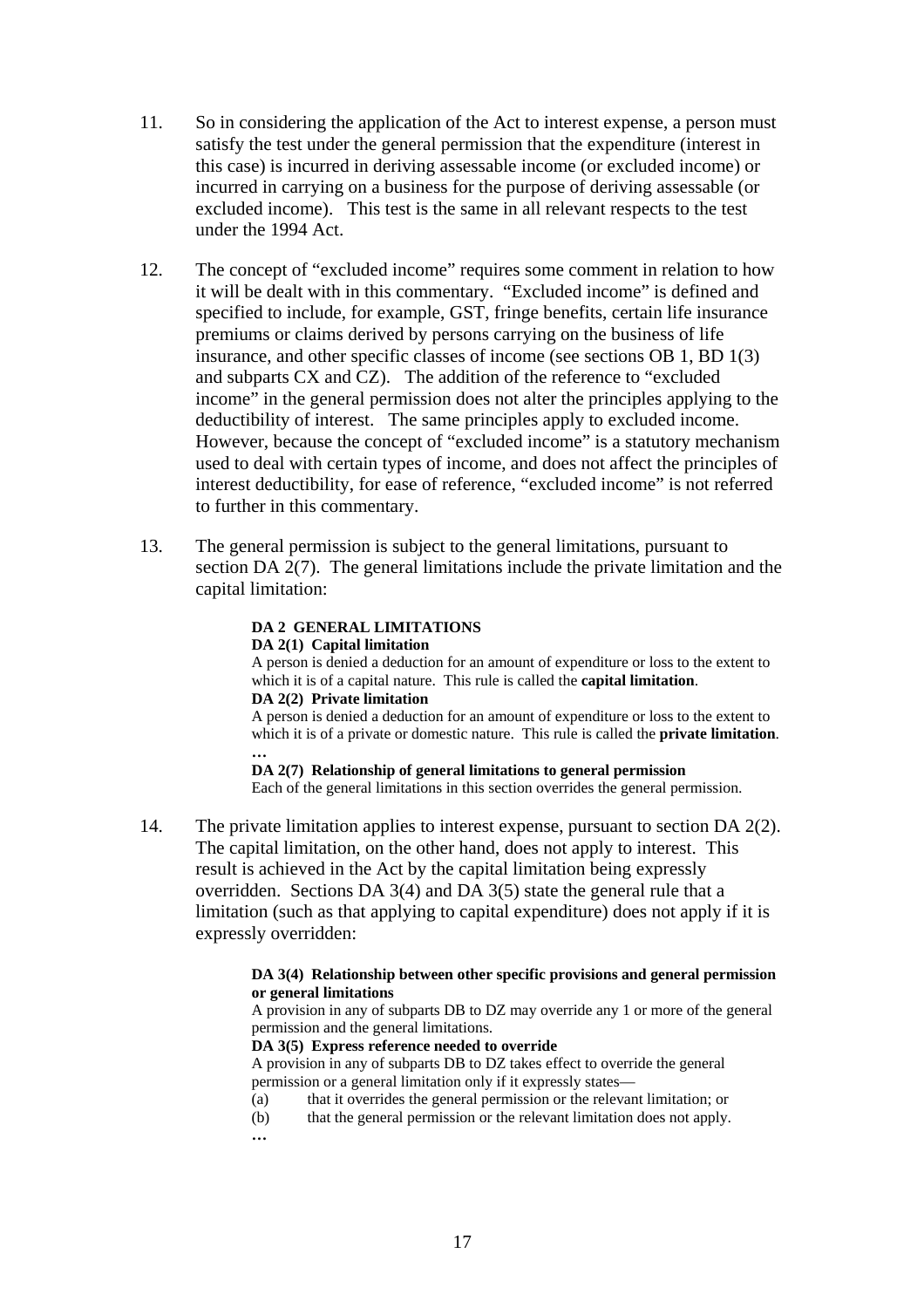15. The capital limitation is expressly overridden in relation to interest by section DB 6(3) (subsection DB 6(1) is reproduced to give context):

### **DB 6 INTEREST: NOT CAPITAL EXPENDITURE**

**DB 6(1) Deduction**  A person is allowed a deduction for interest incurred. **… DB 6(3) Link with subpart DA**  This section overrides the capital limitation. The general permission must still be satisfied and the other general limitations still apply. **Defined in this Act:** capital limitation, deduction, general limitation, general permission, interest

### **Summary of the legislation relating to interest deductions**

- 16. In summary, the legislation provides the following general rules relating to interest deductibility:
	- Interest incurred by companies is usually automatically deductible;
	- For other taxpayers, interest is deductible if it is incurred in deriving assessable income or incurred in carrying on a business for the purpose of deriving assessable income;
	- Interest is not deductible if it is private or domestic in nature;
	- Being capital in nature will not, on its own, mean that interest is nondeductible.

# **Analysis of the Commissioner's Opinion**

# **The** *Roberts and Smith* **case**

### **Introduction**

- 17. Courts have established that the general test for interest deductibility requires a sufficient connection between the interest on borrowed funds and the derivation of income. This sufficient connection depends on the use to which the assets provided with the borrowed funds are put (see Richardson J in *Eggers v Commissioner of Inland Revenue* (1988) 10 NZTC 5,153, and *Pacific Rendezvous Ltd v C of IR* (1986) 8 NZTC 5,146; Cooke P at p 573, Richardson J at pp 577-578 and Somers J at p 581). In most cases, the test is satisfied when the borrowed funds are used directly in an income earning activity or business in that they are used to acquire income earning assets.
- 18. In a limited number of cases, notably *Roberts and Smith* and *Public Trustee v CIR*, Courts have held that the borrowed funds were used in relation to the income earning assets, and that the connection was sufficient for deductibility, even though the funds were deployed outside the income earning activity or business. The application of *Roberts and Smith* is discussed in this commentary, and the application of *Public Trustee* is discussed in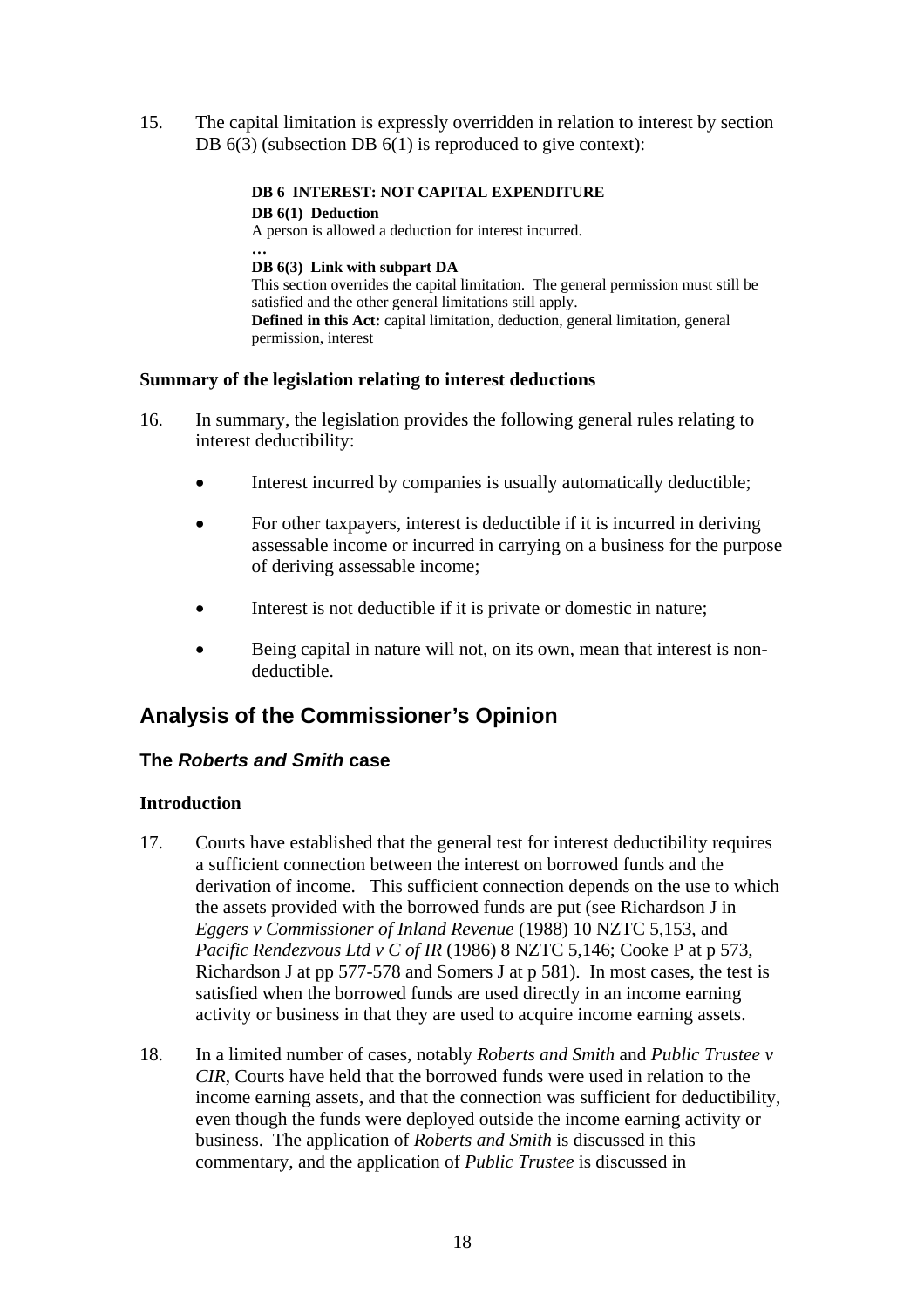Interpretation Statement IS0082—*Interest Deductibility—Public Trustee v CIR*.

### **The facts of Roberts and Smith**

- 19. The Australian decision in *Roberts and Smith* concerned the deductibility of interest incurred by a partnership which borrowed in order to repay partners part of their capital contributions. Judgment was given on two appeals heard together.
- 20. The facts were that new partners were to join the partnership, but the cost of contributing an amount equal to the capital of the existing partners was too high. To make it easier for the new partners to join the partnership, the partners decided to decrease the amount of the existing partners' capital by borrowing to repay partners their capital contributions. The Australian Full Federal Court held that the interest on this borrowing was deductible.
- 21. Hill J, who delivered the leading judgment, considered that the deduction was limited to the extent that the borrowed funds replaced the amount of partnership capital contributed by partners. His Honour explained (p 4,390):

The provision of funds to the partners in circumstances where that **provision is not a replacement of funds invested in the business**, lacks the essential connection with the income producing activities of the partnership business. [emphasis added]

22. Hill J explained his reasoning in the following passage (p 4,390):

Let it be assumed that the original partnership capital in the Lord Lindley sense [i.e. contributed capital] was \$10 and that the balance in the account designated as "the capital account" of the partnership was \$125,000, which included goodwill. That would mean that the equity of each partner in the partnership, assuming five partners, was \$25,000. But it could not be said that each partner had invested funds totalling \$25,000 as capital in the partnership. A cheque for \$25,000 drawn on the partnership bank account would not operate to repay the partner any funds invested. The partnership capital would remain as \$10, and all that would happen is that there would be a borrowing which was used to pay the partner \$25,000. That borrowing would reduce the partner's equity in the partnership, but it could not represent a replacement of capital invested. The partnership assets would remain constant. The goodwill would still be worth \$125,000; it would not have been distributed to the partners, nor could it be.

On these facts, there could be no question of there being a refund of a pre-existing capital contribution. Rather, looking at the facts objectively, the only purpose of the borrowing would be the provision of funds to the partners to which they were not entitled during the currency of the partnership (save of course by agreement among themselves). The provision of funds to the partners in circumstances where that provision is not a replacement of funds invested in the business, lacks the essential connection with the income producing activities of the partnership, or, in other words, the partnership business.

… If at least \$125,000 of the amount in that account represents partnership capital in the Lord Lindley sense, undrawn profit distributions, advances by partners **or other funds which have actually been invested in the partnership** and which the partners were entitled to withdraw in June 1984, then in my view the taxpayer is entitled to succeed. [emphasis added]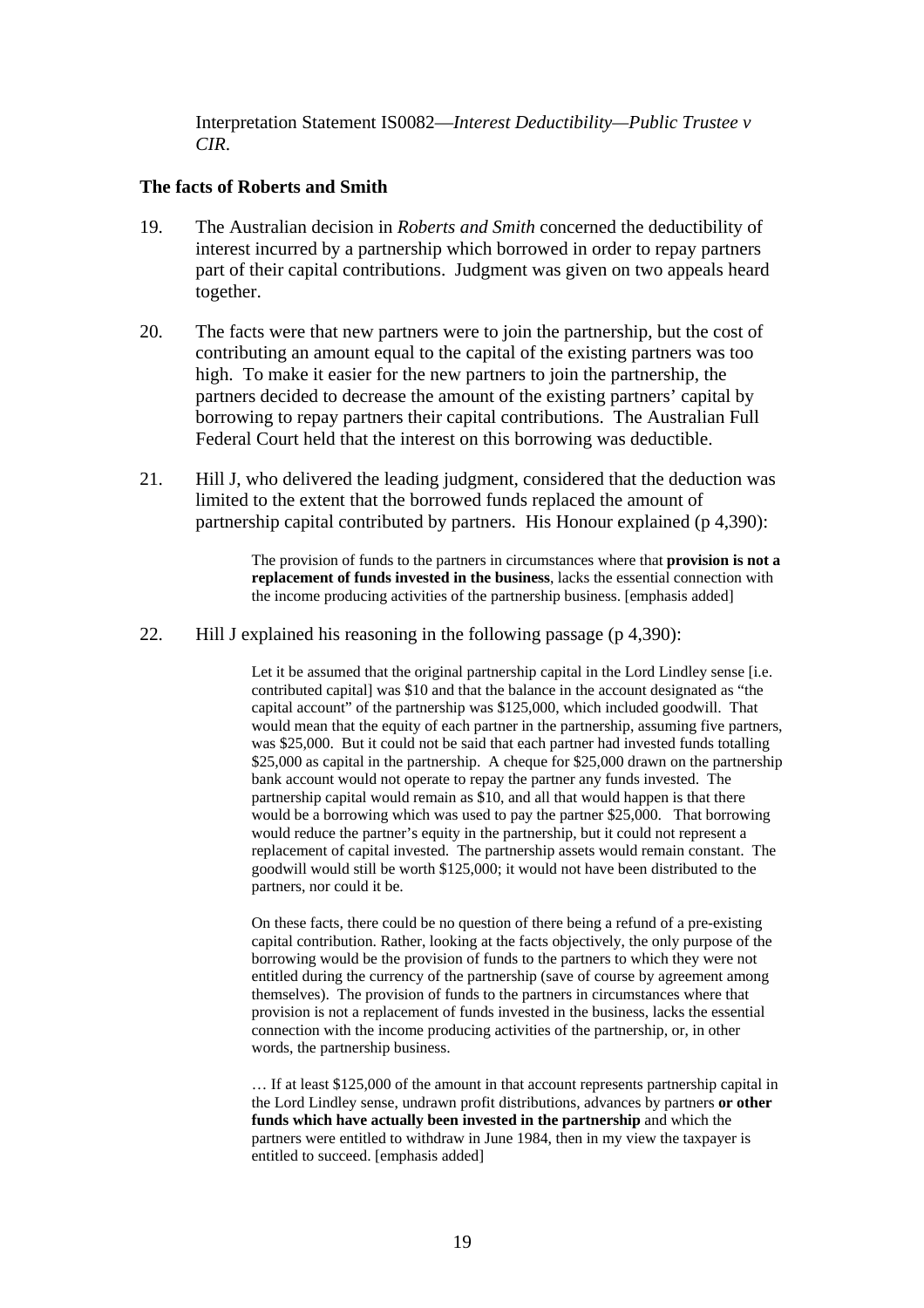- 23. His Honour considered that interest is only deductible in this type of situation if the borrowed funds replace amounts that have actually been invested in the partnership. The reason for this is that the borrowed funds will only take on the character of the funds they are replacing if in fact they have the effect of replacing funds used in the business. Capital contributions can be replaced by borrowings that are used to pay out these contributions to partners. Hill J explains that goodwill is not an amount invested in an income earning activity, and so it cannot be repaid to anyone, and therefore borrowed funds cannot take the place of that goodwill. Similarly, with asset revaluations, the revalued portion of the asset is not an amount that has been invested so it cannot be repaid to anyone.
- 24. Therefore, *Roberts and Smith* applies if an amount is able to be replaced by borrowed funds and if the amount replaced is then returned to the person who invested it. The link with income comes through the new borrowings taking the place of funds that have a sufficient connection with assessable income. Capital contributions, undrawn profits and advances are all capable of being replaced.
- 25. This principle from *Roberts and Smith* is referred to in this commentary as the "replacement and repayment principle".

### **Are the borrowed funds used in an income earning activity?**

- 26. In Hill J's view, in the circumstances of *Roberts and Smith* the borrowings replaced the capital that had been paid in by the partners. A question might be raised as to how borrowings can be said to replace funds invested in an income earning activity or business, when the borrowings were actually paid direct to the partners and were never paid into the partnership. The "replacement" occurs in the books of the partnership in that equity is reduced and debt increased. There might seem to be some difficulty in understanding how one debt, with its own parties, conditions, and direct use can inherit the deductibility status of a completely different debt. A basic principle of deductibility would seem to be that deductibility of any item should depend on the circumstances in which it is incurred. A further issue is that if the direct use of the borrowed funds is a private use, for example the private use of partners in a partnership, then it might be argued that the prohibition against deductions of a private nature in section DA 2(2) might apply.
- 27. Hill J supports his reasoning by saying that interest on a debt that replaces a debt is deductible. But that statement is not an explanation, and it is not clear that a debt replacing a debt inherits its deductibility status. A contrary approach was taken in the Canadian decision in *Interior Breweries Ltd v Minister of National Revenue* [1955] C.T.C. 143, 55 D.T.C. 1090 (Exch.). In that case Cameron J of the Exchequer Court held that interest was not deductible where the borrowed funds were used to pay a bank loan. Cameron J considered that the borrowed money was not used to earn income, but was "used entirely to pay off the bank loan..." (p.148).
- 28. However, *Interior Breweries* does not appear to have been applied in any later cases. In Canada, the reason is that legislation was introduced to reverse its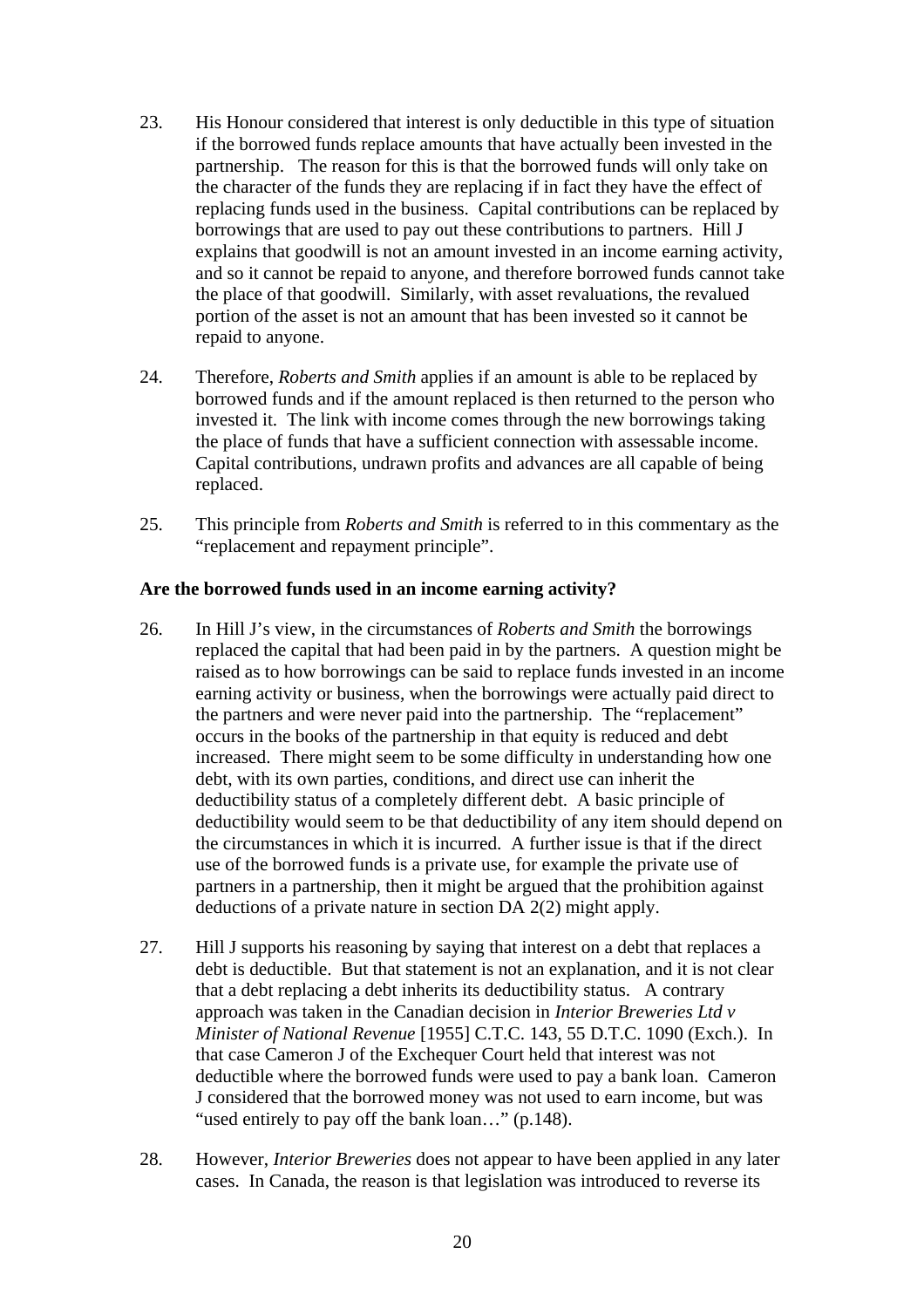effect. It seems likely that the decision may not be accepted in New Zealand or Australia if it were argued, because although New Zealand and Australian courts have been cautious about allowing deductions relating to indirect uses of borrowed funds (particularly in the lower courts in regard to cases where there has been private use of funds), they have not taken such a strict approach as the Canadian courts. *Roberts and Smith* is an Australian example of acceptance by a Court that interest may, in some situations, be deductible when the borrowed funds are not used directly to derive income.

### **The approach to identifying the use of borrowed funds in New Zealand**

29. In New Zealand, as in Australia and Canada, the interest deductibility test involves considering the use of the borrowed funds and the connection between the funds and the derivation of income. However, New Zealand Courts have held that the use of funds encompasses not only the direct use of the funds, but also the outcome of that use. In *Public Trustee* the borrowed funds were applied in payment of the death duties. It was argued that the funds were used to retain assets. The dissenting judge in *Public Trustee*, Northcroft J, had the following view about how the borrowed funds were used (p 459):

> … if money be borrowed to discharge a debt of the owner of the business which debt is otherwise unconnected with the business and if the alternative be a sale of business assets with a consequent diminution of profits, then, in my opinion, this would be capital employed in the payment of the debt and not in the production of income.

30. Northcroft J's view was not shared by the majority. The majority held that the capital was used in the payment of the debt and to retain assets. Callan J held that borrowed capital used in retaining assets is employed in the production of assessable income, just as capital used in acquiring assets is employed in the production of assessable income. Therefore, the case is authority that in identifying how borrowed funds are used as required by the statutory test, the use of funds will not only encompass the actual application of the funds, but will include the outcome of the application. This interpretation is consistent with the meaning of "use" in the *Concise Oxford Dictionary* (11<sup>th</sup> ed, Oxford University Press, 2004):

**use** take, hold, or deploy as a means of achieving something.

31. This definition involves two aspects: deployment (i.e. application) and outcome. A similar conclusion was reached in *Pacific Rendezvous*. The use of the funds was held to be in acquiring assets for the motel business and in augmenting the company's capital. *Pacific Rendezvous* therefore established that if borrowed funds are used in deriving assessable income, and the sufficient connection is established, it does not matter that the funds are also used to achieve a non-taxable outcome. In the Commissioner's opinion, this same reasoning applies to the *Roberts and Smith* situation. If the sufficient connection is established through the use of the borrowed funds, that connection is not lost if there is a second, non-income-related outcome. In *Roberts and Smith*, the two outcomes were the replacement of funds that had a sufficient connection with the derivation of assessable income, and the use of the funds by partners for non-partnership and possibly private uses.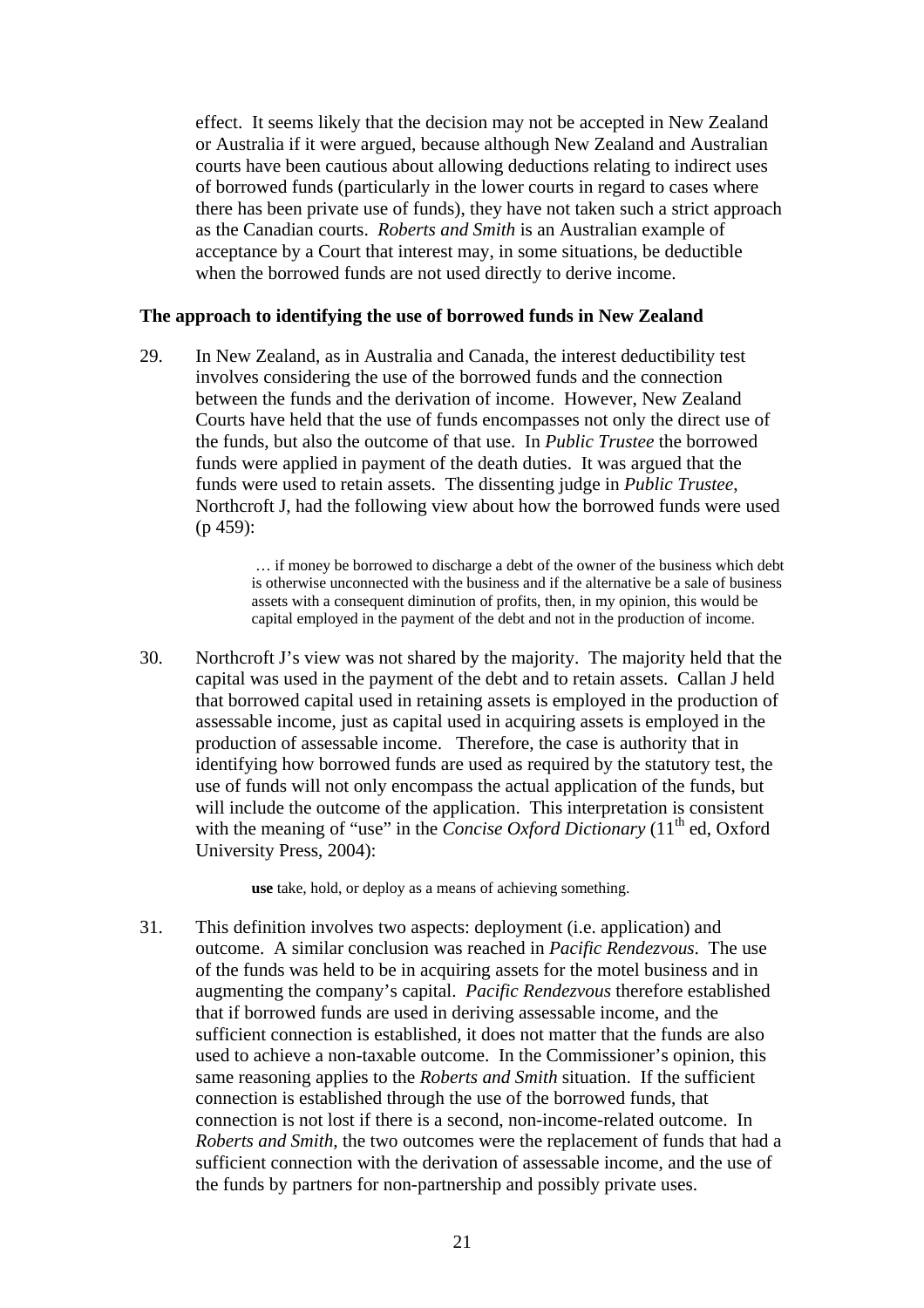32. The Commissioner's opinion is, following Hill J's judgment, and applying the understanding of "use" that New Zealand Courts have taken, that borrowings used to replace and repay amounts invested in an income earning activity or business will have a sufficient connection with income. In those circumstances, the new borrowings take on the character of the money they replace, and the interest will be deductible if the original funds were used directly in the income earning process. Deductibility will not be affected by a concurrent non-income earning use of the borrowed funds.

### **A requirement of the replacement and repayment principle—the funds must return to their owners**

33. An element of the *Roberts and Smith* replacement and repayment principle is that the repaid funds are returned to the person who originally paid them. The principle stated by Hill J in *Roberts and Smith* is as follows (p 4,390):

> The provision of funds to the partners in circumstances where that provision is not a replacement of funds invested in the business, lacks the essential connection with the income producing activities of the partnership, or in other words, the partnership business.

- 34. *Roberts and Smith* does not apply when the borrowed funds are paid to someone else other than the person who originally paid them into the income earning activity. In that situation, even though the borrowed funds would be recorded as a liability against the assets, there is no particular connection between the new borrowing and those assets. That situation contrasts with the one where the borrowings are used to repay funds in the partnership that had a sufficient nexus for deductibility. When the new borrowing has the effect of repaying those other funds to the person who contributed them, the replacing funds have a special connection with the funds replaced that can be traced from one use of funds to the other, such that the replacing funds can take the place of the replaced funds and so take on the deductibility nexus of the replaced funds. Funds used to replace but not repay funds do not have that same connection with those amounts and do not inherit any deductibility status.
- 35. This distinction can be understood from a statutory interpretive point of view. If the *Roberts and Smith* principle extended to borrowings used to replace any amounts in an income earning activity or business, then interest on those funds would in most cases be deductible. That result would be inconsistent with the presence of a statutory test for deductibility that requires a sufficient connection between interest and income. For example, a business might borrow and use the funds for a non-income use, such as to make a nil interest loan to a sister company, to invest in a company which was barred from making distributions, or to pay criminal fines. The argument might be made that as the borrowing would be reflected in the business' liabilities, it was used in the income earning activity. However, borrowed funds used in that way are not connected with the income earning activity or business. No amount is repaid, and therefore the borrowings cannot inherit any connection with income.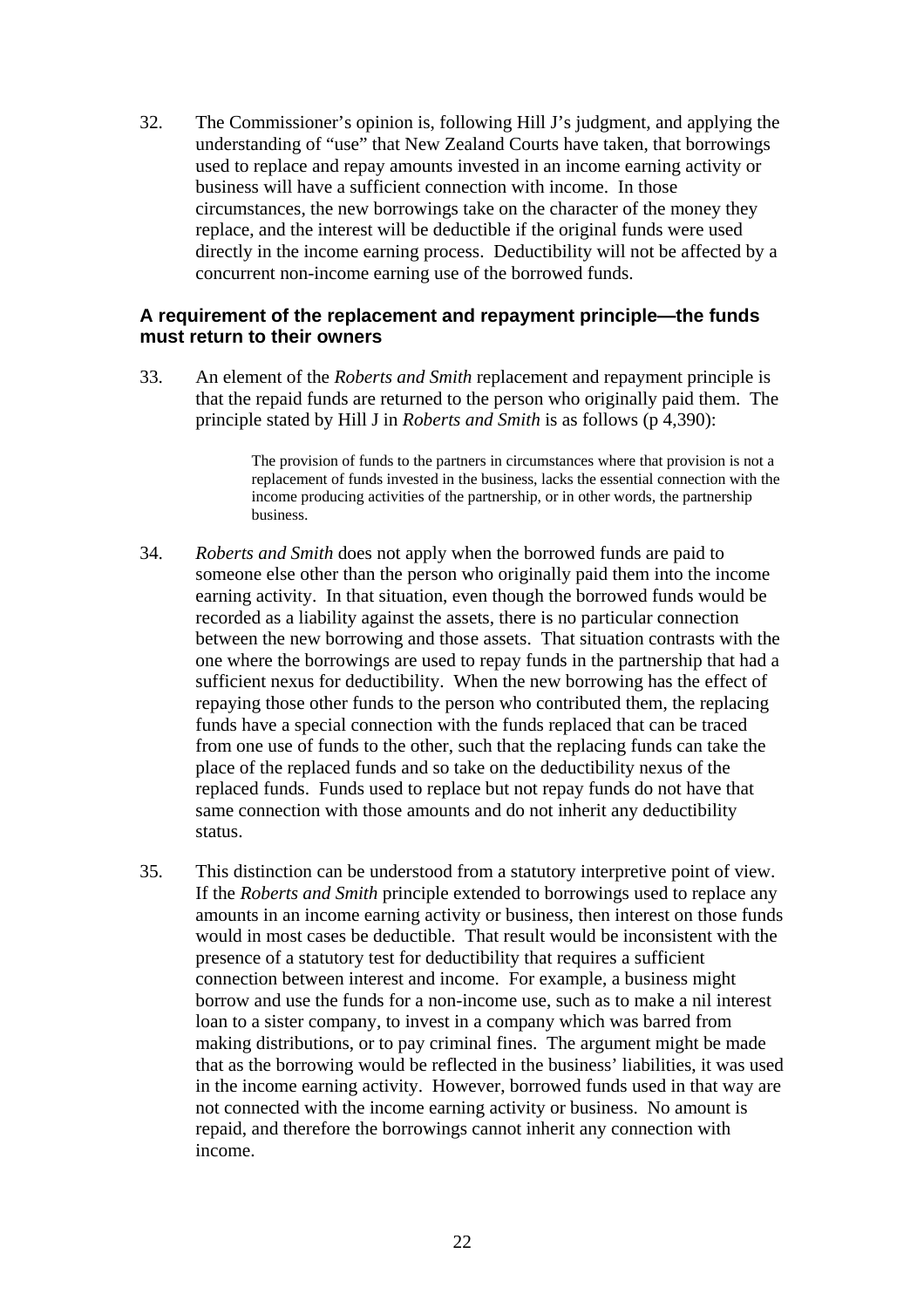- 36. Professor Parsons discussed this issue in his paper *Roberts and Smith: Principles of Interest Deductibility*. 1 He argued that the *Roberts and Smith* principle should not be simply that [a](#page-22-0) borrowing inherits the deductibility status of the original borrowing. If that were the rule, then there "would be opened a means of obtaining deductions for interest in respect of money borrowed that is used for private non-income producing purposes". In the Commissioner's opinion, an interpretation of the deductibility provision that would lead to all interest being deductible, in the context of a provision that the Courts have said requires a sufficient connection and apportionment where that connection is not established, cannot be correct.
- 37. Therefore, in the Commissioner's view, the *Roberts and Smith* principle requires that funds repaid are returned to the person who invested or advanced them.

# **New Zealand cases relevant to Roberts and Smith**

# **Case P56**

38. The approach of the TRA in *Case P56* (1992) 14 NZTC 4,386 is similar to the Commissioner's interpretation of *Roberts and Smith*. Partners borrowed to draw out more than they had invested in the partnership. The interest was held to be non-deductible. Willy DJ said that if the partners had replaced capital investments, they would have been entitled to interest deductions (p.4,396).

# **Case M127**

 $\overline{a}$ 

- 39. *Roberts and Smith* appears to be inconsistent with *Case M127* (1990) 12 NZTC 2,817. *Case M127* concerned a husband and wife operating a coffee lounge business. They had \$76,000 of their own equity invested in the business. There was little available cash. They wished to buy a new dwelling house, and had some cash outside of the business, but were \$70,000 short. The partnership paid \$70,000 to the husband and wife as individuals. This put the partnership account into overdraft. The partnership then borrowed to repay the overdraft, leaving it with a credit balance of \$2,304. In summary, the borrowed funds were used by the partnership to pay back a loan to the bank, which had been taken out to repay partners their capital so that they could buy a house. The effect on the partnership's balance sheet was that the capital contributed by the partners was replaced by the loan.
- 40. The objectors argued that the borrowed money was used in the production of income. It does not appear from the judgment that they specifically argued that the loans replaced their equity. The case was heard before *Roberts and Smith* was decided, so the taxpayers did not have that case available as a precedent.
- 41. It is helpful to consider the case in the context of the general principles of interest deductibility. The direct test for interest deductibility, followed in *Pacific Rendezvous v CIR* and *C of IR v Brierley* (1990) 12 NZTC 7,184,

<span id="page-22-0"></span><sup>&</sup>lt;sup>1</sup> Professor Ross Parsons, Taxation in Australia Red Edition. Vol.1 No.5 June 1993 p.261 at p.266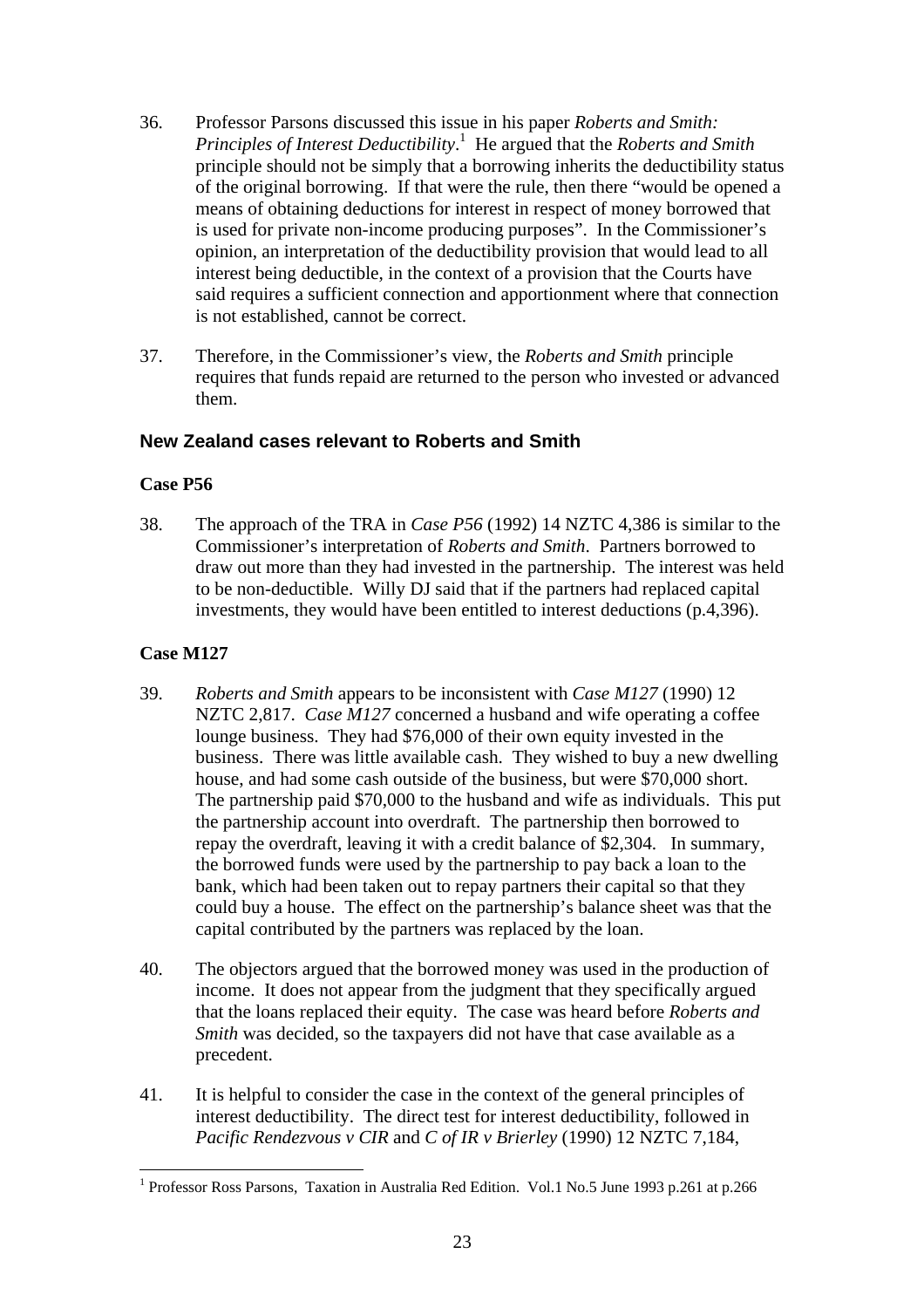requires borrowed funds to be traced to a use that derives income. *Roberts and Smith* is authority that a strict tracing is not required, if the borrowing replaces funds, and the replacement involves a replacement of money actually invested. The direct use of the borrowed funds in *Roberts and Smith* was to pay capital out to partners, who may have used the funds for private use. Hill J said at p 4,388:

A tracing approach, if carried beyond the payment to the partner, encourages the argument raised by the Commissioner in the present case that the funds were used for the private purpose of the partner who received them. But that fact will not preclude the deductibility of the outgoing. The funds to be withdrawn in such a case were employed in the partnership business; the borrowing replaces those funds and the interest incurred on the borrowing will meet the statutory description of interest incurred in the gaining or production of the partnership of assessable income.

- 42. In *Case M127*, if a strict tracing approach is applied, the loan was used to pay off a business overdraft. That overdraft loan can be traced to private use by the partners. If *Roberts and Smith* is applied to the facts, the second loan can be seen as replacing the overdraft, which in turn replaced the equity. The equity was used directly to fund the partnership's business, and therefore, there is a sufficient connection with income such that the interest is deductible. This reasoning was not argued, or applied by Bathgate DJ. Bathgate DJ held that the interest was not deductible. The case is, therefore, incompatible with *Roberts and Smith*. The objectors may have still failed on the facts, had they argued *Roberts and Smith*, because a large proportion of the \$76,000 appears to have been made up of goodwill.
- 43. In the absence of *Roberts and Smith*, Bathgate DJ held in *Case M127* that the borrowed funds were used for private purposes. His Honour considered that the first loan by way of overdraft was used to buy the house, the second loan paid back the overdraft, and that neither loan was used in producing partnership income. Instead, the loans were used to purchase the house for the objectors. The interest incurred by the partners was private in nature.
- 44. The decision in *Case M127* is therefore inconsistent with the decision in *Roberts and Smith*. Although the TRA case is from the New Zealand jurisdiction, a decision of the Full Federal Court of Australia has precedential value, and in the circumstances of this issue the Commissioner considers that a higher New Zealand court would follow the decision in *Roberts and Smith* rather than the TRA decision.

### **The arrangements to which the replacement and repayment principle applies**

### **Returns of capital to partners**

45. The *Roberts and Smith* replacement and repayment principle applies to borrowed funds used to repay partners their capital contributions to the partnership. Interest is deductible on borrowings used to repay capital to partners, to the extent that the capital that was repaid was used in earning assessable income.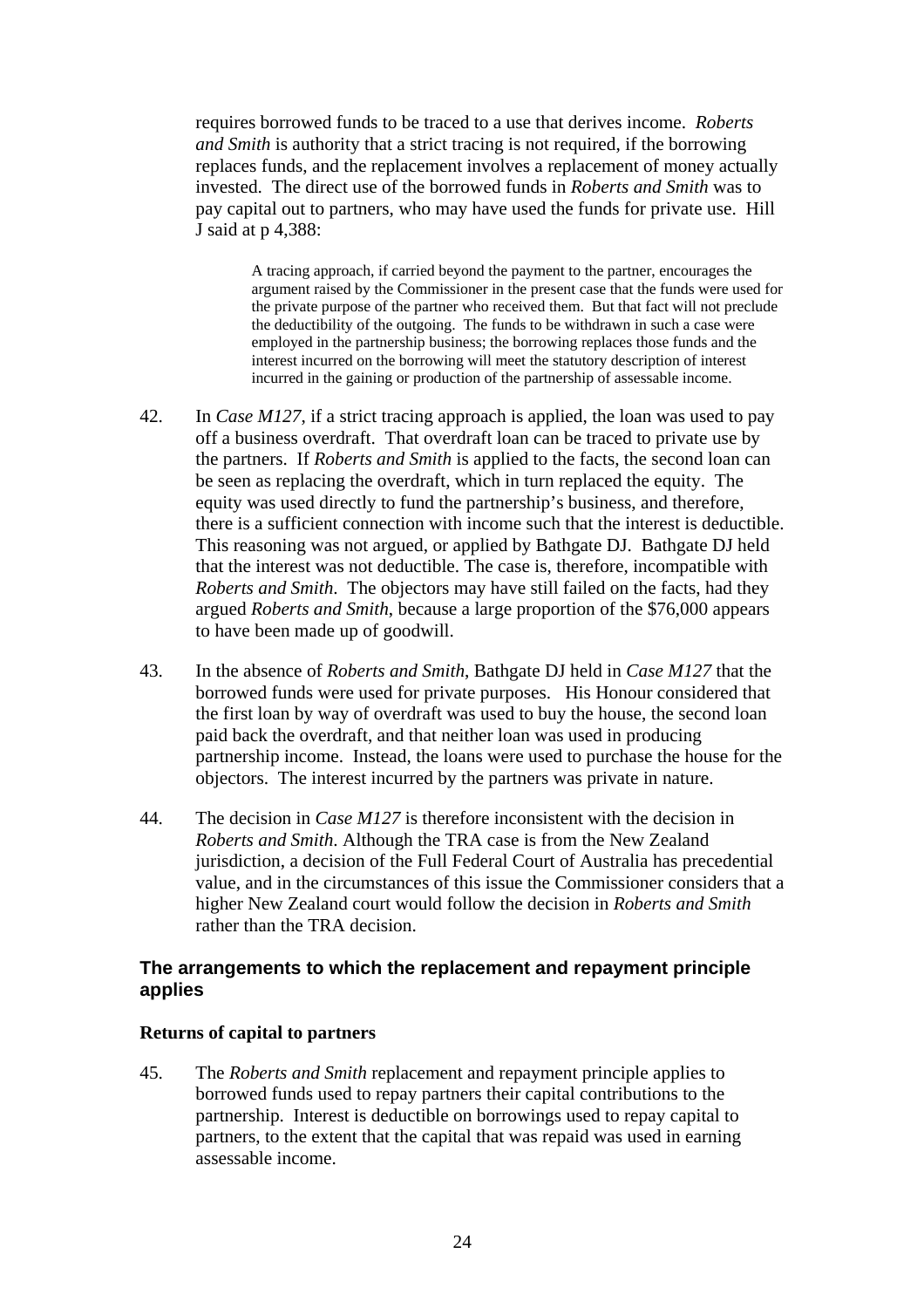- 46. This view is based on the conclusion that a partnership can transfer property to a partner. However, a partnership is not a legal entity. A partnership consists of a collection of rights and obligations between the partners, and ownership of partnership assets is vested in the partners, not the partnership. It could be argued, therefore, that a partnership cannot repay partnership property to a partner, because the partner already owned that property.
- 47. A key concept of partnership law is that partners do not have individual rights to partnership property. In *Hadlee & Sydney Bridge Nominees Ltd v C of IR*  (1993) 15 NZTC (PC), the Privy Council considered the rights of partners. Lord Jauncey, delivering the judgment, said at paragraph 5 that as a matter of general law a partner does not have title to specific partnership property but has a beneficial interest in the entirety of the partnership assets and in each and every particular asset of the partnership (his Lordship quoting Richardson J in the Court of Appeal *Hadlee and Sydney Bridge Nominees Ltd v CIR* (1991)13 NZTC 8,116, 8,126 and referring to *Lindley on Partnership* 15<sup>th</sup> edition, page 516).2 This beneficial interest, expressed in terms of its realisability, is in the natur[e](#page-24-0) of a future interest taking effect in possession on (and not before) the determination of the partnership.
- 48. Molloy says in *Principles of the Law of Partnership*<sup>[3](#page-24-1)</sup> that a receipt received by a partnership remains a receipt of the partnership alone, which is to say by the partners jointly. He says that if an amount is partnership property, it is not an individual entitlement of any particular partner. The individual partner does not derive several income (i.e. each partner's individual allocation of income) until it has been ascertained whether the overall result for the relevant fiscal period has been that the firm has derived any net assessable income.
- 49. The point was made in *Crowe v Commissioner of Taxation* (1958) 100 CLR 532 that there is a distinction between partnership property and partner's individual property. The case was concerned with an expense, rather than income, but is relevant because it makes the point that partnership property is not the same as individual entitlements of the partners. In *Crowe* a partnership took out a policy on each of the lives of its four partners. Each policy was for the benefit of all four partners. The premiums were paid by the firm and the policy was in the name of the firm. A provision of the Australian Commonwealth income tax legislation permitted the deduction of "amounts paid by the taxpayer as premiums or sums for insurance on the life of the taxpayer." Fullagar J said that if any of the partners were to have:

… effected an insurance on her own life, and the partnership had paid a premium on the policy at her request and debited the amount to an advance account in its books, I should have said that she ought to be held to have "paid" the premium, although no money or money's worth passed from her hand to the hand of the insurer.

 $\frac{1}{2}$ 

<span id="page-24-1"></span><span id="page-24-0"></span><sup>&</sup>lt;sup>3</sup> *Principles of the Law of Partnership* sixth edition Webb and Molloy Butterworths Wellington 1996 para. 11.235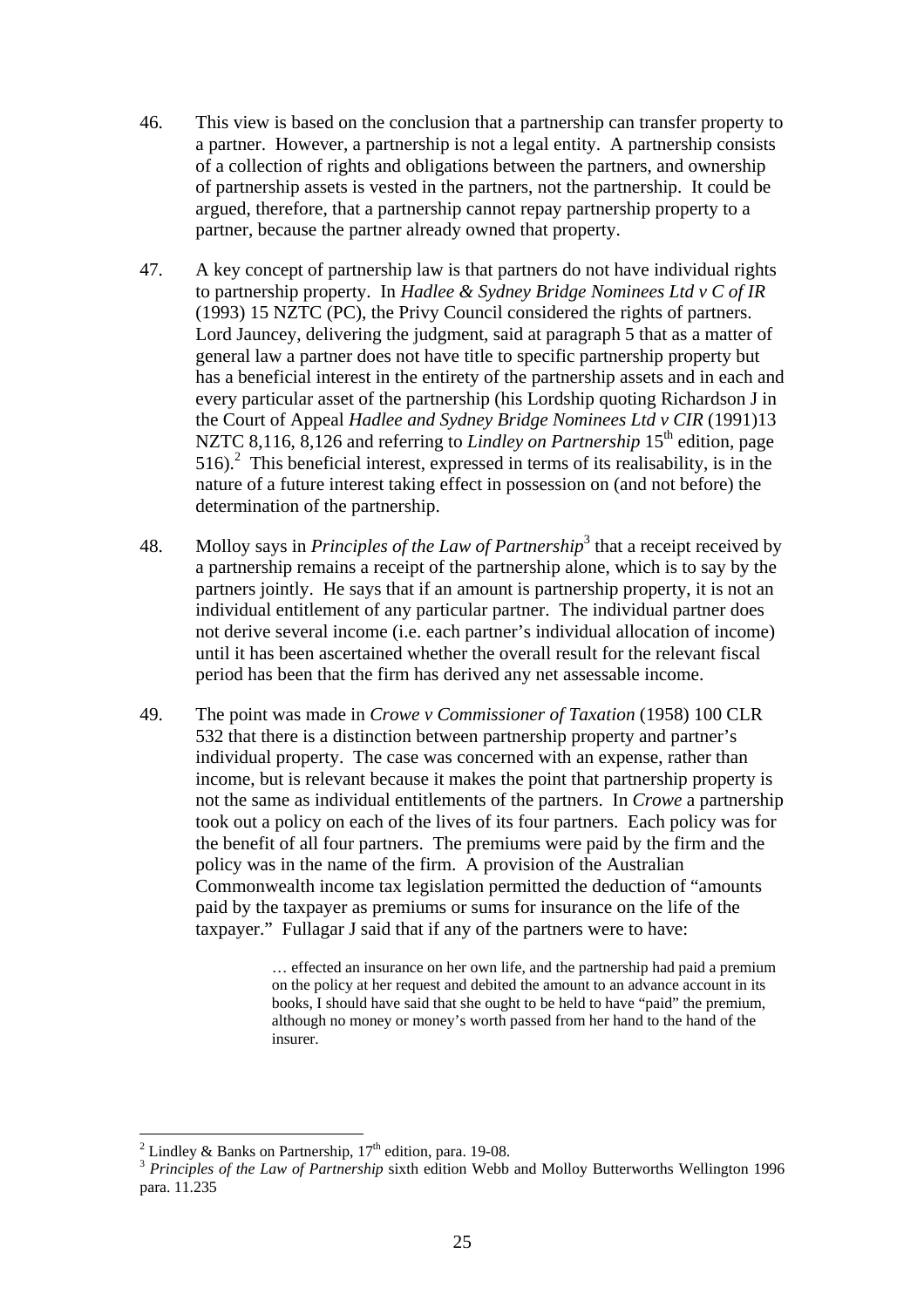50. The issue in the case was whether payment by the firm, of the premium on a policy which the firm itself had taken out, had been payment by the taxpayer. Fullagar J answered the question in the negative:

> [T]hat a partnership has, in English law, no legal personality distinct from those of the individual partners … does not mean that there is not a very real difference between a right or obligation of a partnership (or partners as such) and a right or obligation of an individual member of a partnership.

- 51. The insurance contracts were taken out in the name of the firm, and the firm (and not each individual partner) paid the premiums. The premiums were paid by the partners jointly. It was therefore not a payment made by any one of the individual partners. Similarly, in the Commissioner's view, income of a firm is derived by the partners jointly, and not individually by each partner.
- 52. This conclusion is consistent with section HD, which provides that:

### **HD 1 ASSESSMENT OF PARTNERS, CO-TRUSTEES, AND JOINT VENTURERS**

- **HD 1(1)** Where amounts are derived or incurred by 2 or more persons jointly, whether as partners, co-trustees, or otherwise.—
- (a) in the case of co-trustees, they include such amounts that would be income or deductions if the co-trustees were a single taxpayer resident in New Zealand in a joint calculation of taxable income and are jointly and severally liable for the resulting income tax liability:
- (b) in the case of partners there is no joint assessment, but each partner must, in calculating their taxable income, take into account their share of the income that they jointly derive from the firm:
- (c) in any case other than that of co-trustees or partners, each person jointly deriving or incurring such amounts must, in calculating their taxable income, take into account their share of the income that they jointly derive.
- 53. As partners own an undivided interest in partnership property, and do not have individual title to any particular items of partnership property, there can be a valid legal transfer of property from a partnership to a partner, because the nature of the legal ownership changes from joint ownership to ownership by a single person. Therefore, the *Roberts and Smith* principle can apply to partnerships. The *Roberts and Smith* case of course involved a partnership, and so is authority for this point.
- 54. Proposals released in an Inland Revenue discussion document in June 2006, *[General and limited partnerships - proposed tax changes](http://pad/external/publications/files/html/partnerships/index.html)*<sup>4</sup> to change the law relating to the taxation of partnerships will not, in their c[urr](#page-25-0)ent form, affect this conclusion.
- 55. It should be noted that a return of capital, whether by a partnership or a company, is not connected with income simply because it is an ordinary part of running a business. A return of capital is not part of the income earning activity, it is a transaction relating to the structure of the business. However,

 $\overline{a}$ 

<span id="page-25-0"></span><sup>4</sup> A Government discussion document. June 2006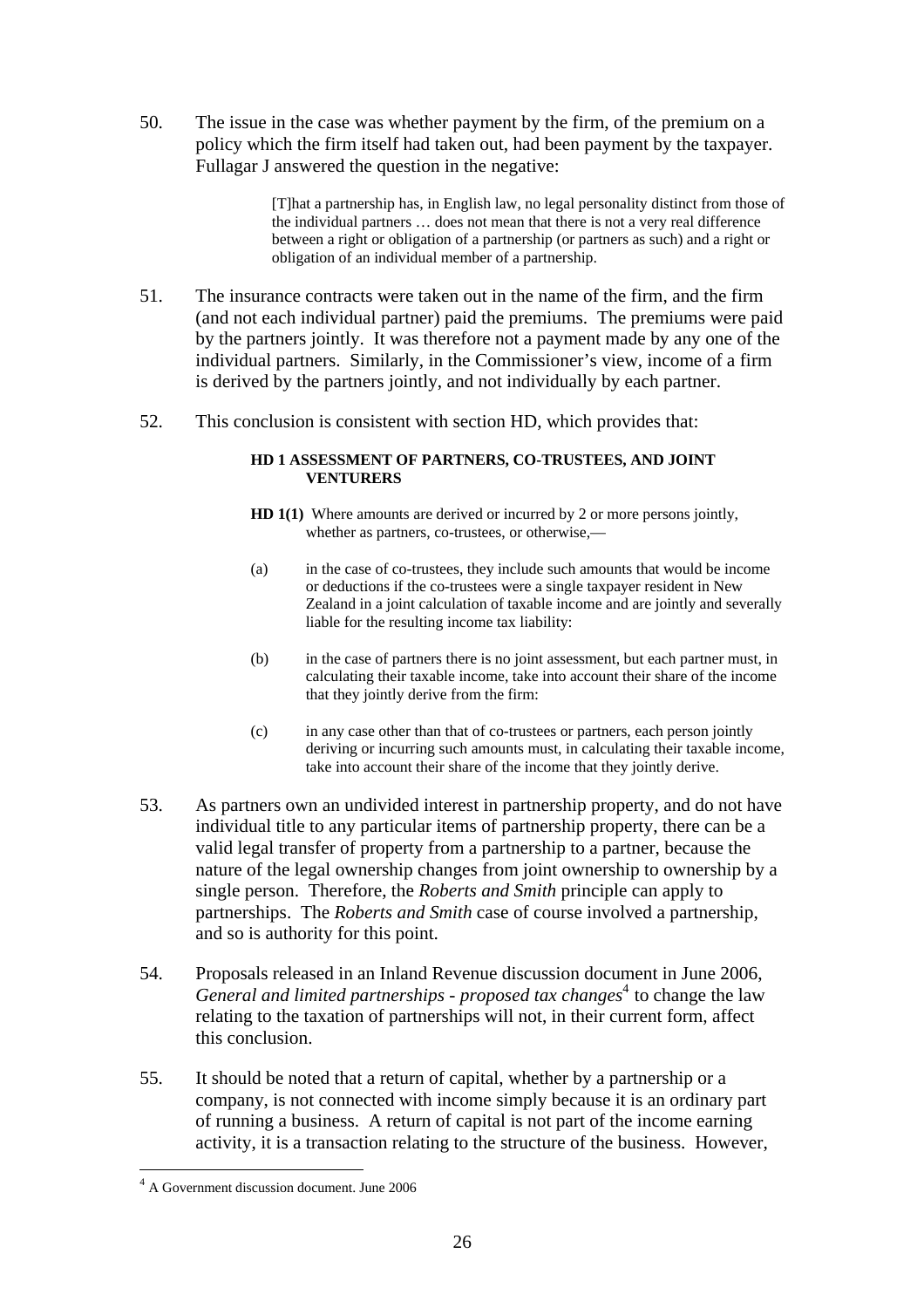there is a sufficient connection with income in this arrangement because, following *Roberts and Smith*, borrowing to return capital has the effect of replacing and repaying the funding of the income earning activity. In these circumstances, the borrowed funds continue the connection the repaid funds had with income.

### **Share repurchases**

- 56. A repurchase of shares by a company involves a payment by a company to its shareholders of amounts previously contributed by shareholders. The effect of the payment by the company is a diminishment of the shareholder's capital holding in the company. This arrangement is analogous to a return of capital to partners in a partnership.
- 57. Therefore, in the Commissioner's view, the replacement and repayment principle may apply to share repurchases. Interest is deductible on borrowings used to repay share capital to shareholders, to the extent that the capital was used in deriving the company's assessable income.
- 58. As discussed above, interest incurred by companies will usually be deductible under section DB 7, without the necessity to apply *Roberts and Smith*.

# **Payments of past years' profits to partners**

- 59. Past years' profits in a partnership, which Hill J refers to as undrawn profit distributions, can be viewed as amounts contributed by partners. If a partner does not withdraw profits, they are allocated to partners equally, or in accordance with the divisions in the partnership agreement (*Principles of the* Law of Partnership).<sup>5</sup> The accounting treatment might be to carry profits to the credit of the part[ne](#page-26-0)r's respective current accounts by book entry calculated at the end of the accounting period. Although there may not be any active reinvestment by the partners themselves, this process can reasonably be seen as an investment of capital.
- 60. Therefore, in the Commissioner's view, past years' profits can be seen as reinvestments by partners in the partnership and the replacement and repayment principle may apply. Interest is deductible on borrowings used to repay past years' profits to partners, to the extent that those profits were used in earning assessable income or in the partnership business.

# **Payments of current year income to partners**

61. The Commissioner's opinion is that the principle from *Roberts and Smith* does not extend to borrowings purporting to return the current year income that has not yet been identified as profits. The reason is that current year income is not an amount that has been invested in the partnership by the partners, and so cannot be repaid to partners.

 $\overline{a}$ 

<span id="page-26-0"></span><sup>5</sup> *ibid* para.s 2.48 and 4.109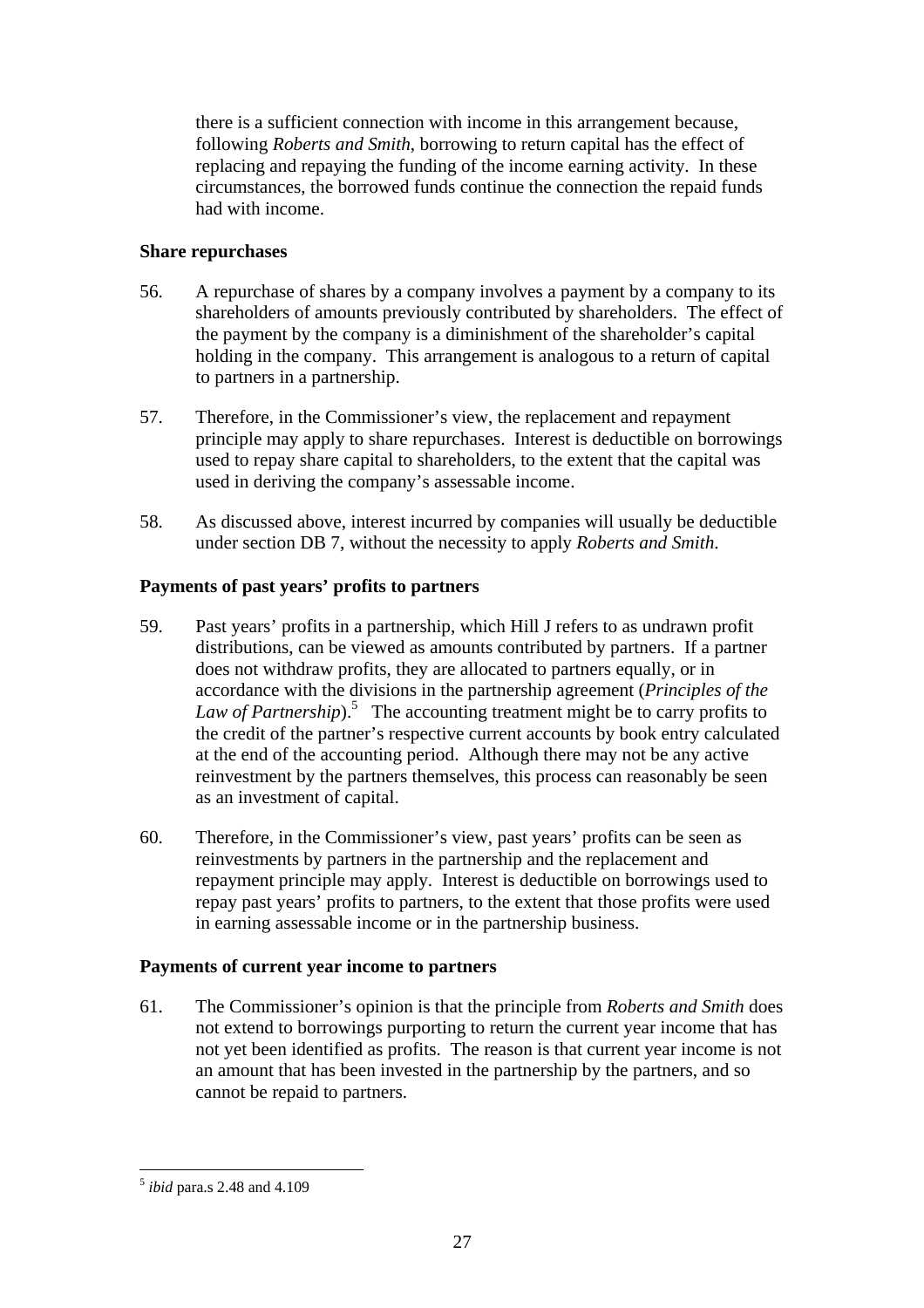- 62. The principle from *Roberts and Smith* is that interest may be deductible if borrowed funds repay funds invested in an income-earning activity or business carried on to derive income. The issue with current year income is whether it is an amount that can be repaid. To be repayable, it must have been paid into the partnership by someone. The amount can only have been paid in if someone other than the partnership has had an entitlement to it at some time. Therefore, the issue is to decide whether partners can be said to have become individually entitled to current year income at some time before any purported replacement.
- 63. To consider this question, the legal nature of current year income will be examined. If current year partnership income is owned by individual partners at any point during the year, it could in theory be invested by partners in the partnership business.

### *Is current year income partnership property or property of individual partners?*

- 64. The conclusion has already been reached that there is a distinction between partnership property and property belonging to individual partners. In considering the application of *Roberts and Smith* to current year income, the next step is to ascertain whether it is partnership property, or property of individual partners.
- 65. The Partnership Act 1908 is silent on the treatment of current year income. It provides for the division of profits in section 27:
	- 27. Rules as to interests and duties of partners—

The interests of partners in the partnership property, and their rights and duties in relation to the partnership, shall be determined, subject to any agreement (express or implied) between the partners, by the following rules:

(a) All the partners are entitled to share equally in the capital and profits of the business, and must contribute equally towards the losses, whether of capital or otherwise, sustained by the firm:

… (d) A partner is not entitled, before the ascertainment of profits, to interest on the capital subscribed by him:

- 66. Under section 27, partners are entitled to share in any profits, subject to any agreement to the contrary. The concept of "profits" is not defined. There is no particular guidance in the Partnership Act as to when the division and allocation of profits occurs.
- 67. It has been held in Australia that, for tax purposes, the amount that forms part of each partner's individual income is only ascertainable once partnership accounts have been prepared, and that this would normally be at year end. In *FC of T v Galland* 86 ATC 4885 the High Court held that in the absence of an agreement stating a different balance date, accounts of the partnership would be required to be taken each year as at 30 June and a partner's share of the partnership income would be distributed to the partner as at that date. The Court said that: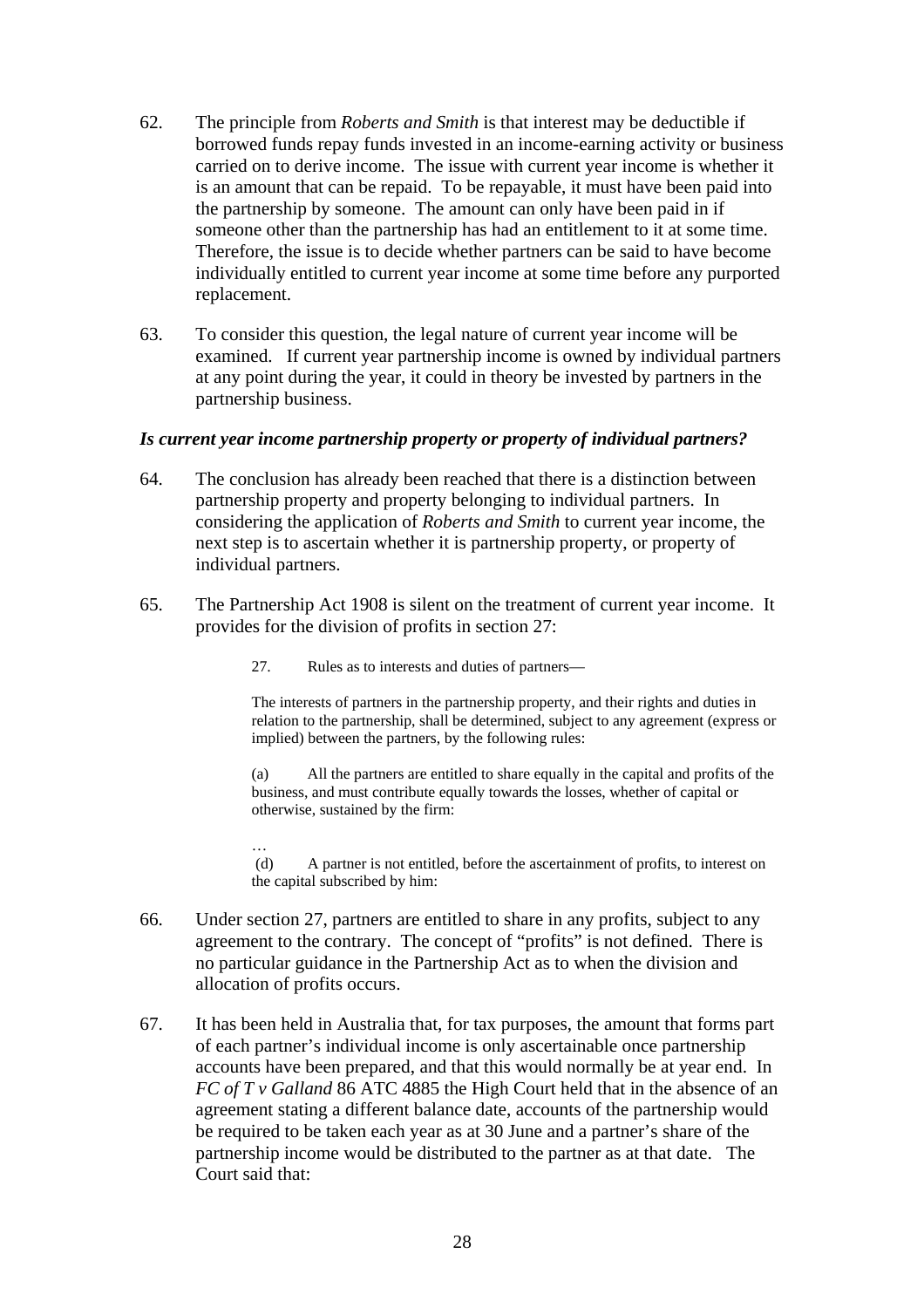…although a partner is not usually entitled to call for a distribution of profits or net income until accounts have been prepared, he has an individual interest in the net income of the partnership, notwithstanding that the precise amount of his interest cannot be determined until the accounts are prepared for the relevant period.

68. The Court's view is that partners are not [usually] entitled to current year income. The partners have an individual interest in the net income of the partnership, but not an immediate entitlement to the current year income. *Galland* was quoted by Hill J in *Roberts and Smith* as authority for the proposition that a partner's share of the partnership income is derived by the partner only once annual accounts of the partnership have been prepared. Hill J said:

> In the absence of agreement, accounts for the partnership would be required to be taken each year as at 30 June and a partner's share of the partnership income would be derived by him as at that date: *FC of T v Galland.*

69. Further, it is in the nature of profits that they have to be identified before anyone can become entitled to them. Fletcher Moulton LJ provided a definition of "profits" in *Re Spanish Prospecting Co. Ltd* [1911] 1 Ch 92 at 98-99<sup>6</sup> (cited in *Galland*):

> The word "profits" has, in my opinion, a well-defined legal meaning, and this meaning coincides with the fundamental conception of profits in general practice, although in mercantile phraseology the word may at times bear meanings indicated by the special context which deviate in some respect from this fundamental signification. "Profits" implies a comparison between the state of a business at two specific dates usually separated by an interval of a year. The fundamental meaning is the amount of gain made by the business during the year. This can only be ascertained by a comparison of the assets of the business at two dates … We start therefore with this fundamental definition of profits, namely, if the total assets of the business at the two dates be compared, the increase which they show at the later date as compared with the earlier date (due allowance of course being made for any capital introduced into or taken out of the business in the meanwhile) represents in strictness the profits of the business during the period in question.

- 70. As Fletcher Moulton LJ points out, as a matter of logic, profits can only be known once they are calculated. They can only be calculated when the amounts of income and expenses for the relevant fiscal period are known. Although amounts will come in that will in due course form profits, until the fiscal period has ended, the amount of profits cannot be known. It follows, in the Commissioner's opinion, that an entitlement cannot arise until the amount can be known, and it can only be known at the end of the fiscal period. This period, as Fletcher Moulton LJ says, is generally annual.
- 71. Therefore, the Commissioner's opinion is that a partner does not have an individual entitlement to current year income. Current year income is owned by all of the partners jointly. Individual partners have an ownership interest in it in common with the other partners, but not an entitlement to their potential individual share until profits have been calculated and allocated for a fiscal period.

 $\overline{a}$ 

<span id="page-28-0"></span><sup>6</sup> This definition was adopted by Williams J in *Dalgety v Commissioner of Taxes* [1912] NZLR 260 at 261-262, and discussed in *The Law of Partnership in Australia and New Zealand Higgins & Fletcher LBC Information Services 2001* eighth edition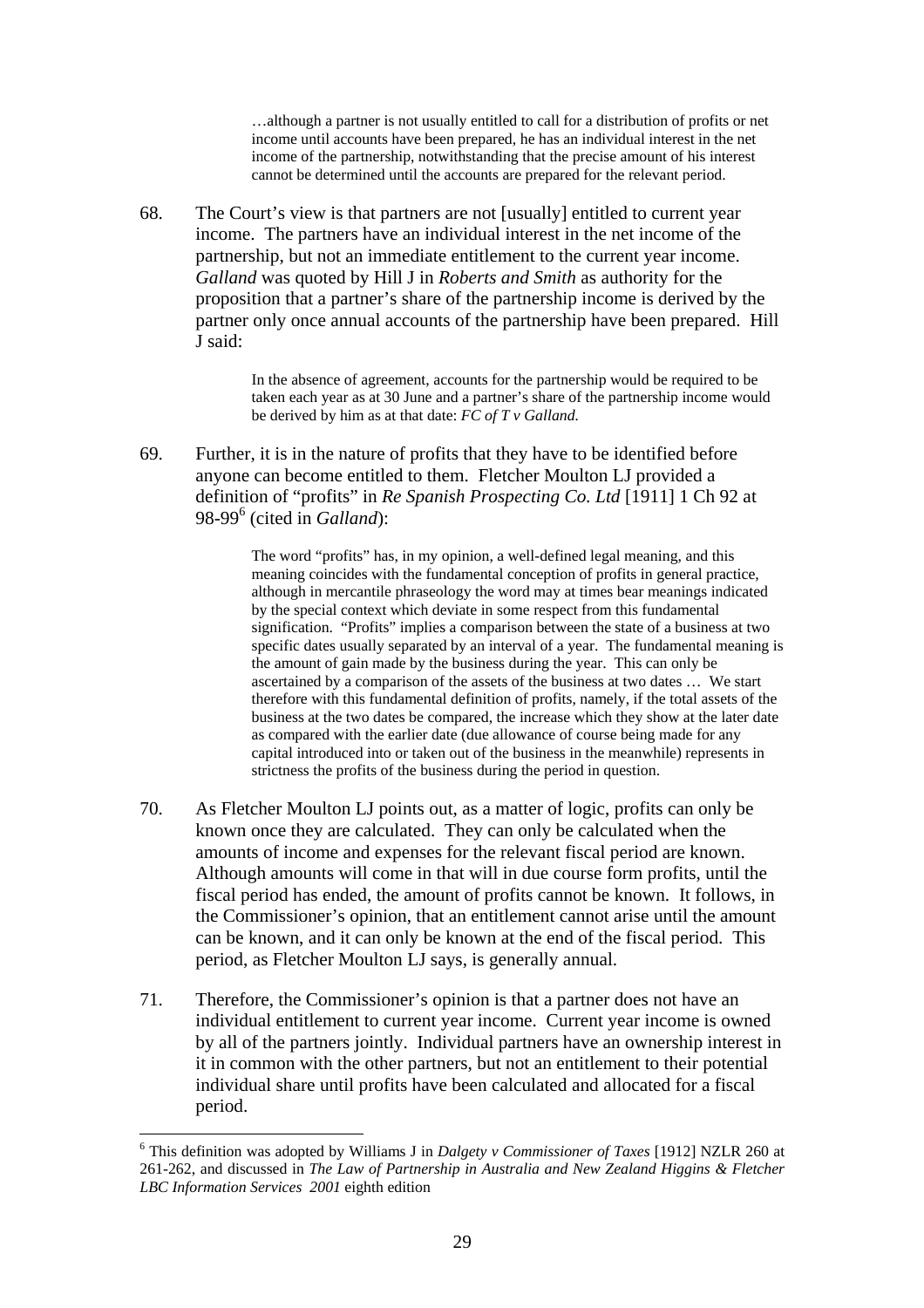### *Discussion of current year income in Roberts and Smith*

- 72. In applying the law to the case he was considering, Hill J explained that it was necessary to identify whether the partners received a refund of capital, or whether they received amounts in excess of their capital. Hill J considered capital to be the aggregate amounts contributed by the partners for the purpose of commencing or carrying on the partnership business (p 4,389). The partnership accounts he was considering did not separate out the contributed capital from other items. He thought that it was possible that the amount of capital represented in the partnership accounts included (p 4,390):
	- contributed capital;
	- internally generated goodwill;
	- undrawn distributions;
	- profits of the year not yet distributed; and
	- asset revaluations.

In Hill J's view, the items that could be replaced with a deductible result were (p 4,390):

- contributed capital;
- undrawn profit distributions;
- advances made by partners; and
- other funds which have actually been invested in the partnership and which the partners were entitled to withdraw.
- 73. Hill J did not include "profits of the year not yet distributed" (i.e. current year income) as amounts able to be replaced. Hill J's view was that the types of amounts that could be replaced with a deductible result were funds which had actually been invested in the partnership and which the partners were entitled to withdraw at the time of the borrowing.
- 74. In contrast, Hill J considered that undrawn distributions that have been allocated to partners, but not paid out (i.e. past years' profits), can be replaced with borrowings and the interest would be deductible.

### *Application of the Roberts and Smith principle and the law on partnerships to current year income*

75. Partners do not have rights to current year income as it arises during the year, because it is partnership property. Profits are generally determined at yearend. Until the profits are determined at year-end, the partners are not entitled to current year income. Any drawings taken from the partnership's current year income can only be a partner's anticipated share of the profits. Current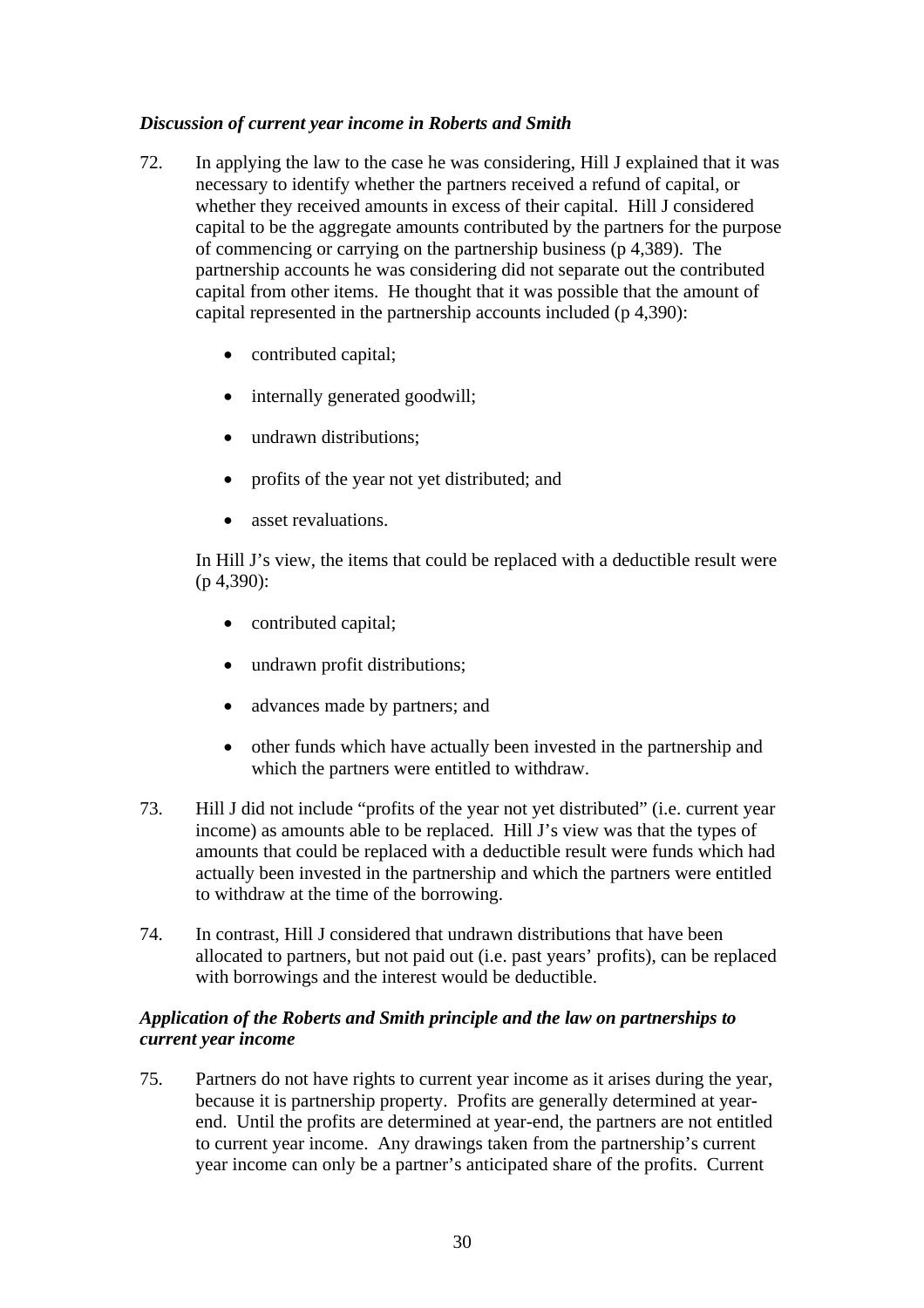year income cannot, therefore, be an amount invested in the partnership by the partners. As it is, in the Commissioner's opinion, essential for the *Roberts and Smith* replacement and repayment principle that the funds must be repaid to someone, there must be someone who has had an entitlement to them. Therefore, to be repayable, someone must have invested the funds in the income earning activity or business. Current year income has not been invested so the *Roberts and Smith* principle does not apply to it.

### *The difference between current year income and past year's profits*

76. Past years' profits can be distinguished from current year profits because partners have become entitled to them, either at a time specified under the partnership agreement or, in the absence of a partnership agreement, when the partnership accounts are required to be taken (*FC of T v Galland*) and they have been notionally allocated to partners. Their status is then as advances to the partnership or new investments of capital. Hill J considered that past years' profits could be viewed as amounts invested, and that they could be repaid with a deductible result.

# **Payments of dividends**

- 77. The *Roberts and Smith* replacement and repayment principle applies to borrowings used to pay dividends sourced from past year profits, usually described as retained earnings, to shareholders. There is, however, some conceptual difficulty in bringing a company's retained earnings within this principle. The difficulty is in analysing retained earnings as amounts contributed by shareholders. Company profits are not allocated to shareholders at the end of each year. Retained earnings are added to the existing retained earnings. Directors may decide to distribute some of these as dividends, or they may decide not to. Shareholders are not immediately entitled to retained earnings in the way that partners are entitled to partnership profits.
- 78. There are, however, similarities between a partnership's past years' profits and a company's retained earnings. They share the characteristic that the amount has been finally settled for the year, and the theoretical amount each shareholder (or partner) is entitled to can be established. They can, in a sense, be seen as the amount a shareholder or partner has invested into the business. The features of partnership profits that do not suggest they have been invested by partners, are also shared by retained earnings. Both retained earnings and partnership profits are at the disposal of the business until the decision is made to pay them out. Just as partners may not necessarily make any active decision to reinvest past profits, shareholders would not usually make any decision to reinvest profits in the business. For these reasons, the Commissioner's opinion is that payment of dividends from retained earnings can be viewed as sufficiently analogous to payments to partners of partnership past years' profits, such that both should be treated the same in determining interest deductibility.
- 79. Therefore, in the Commissioner's view, retained earnings can be treated as notional reinvestments by shareholders in the company and the replacement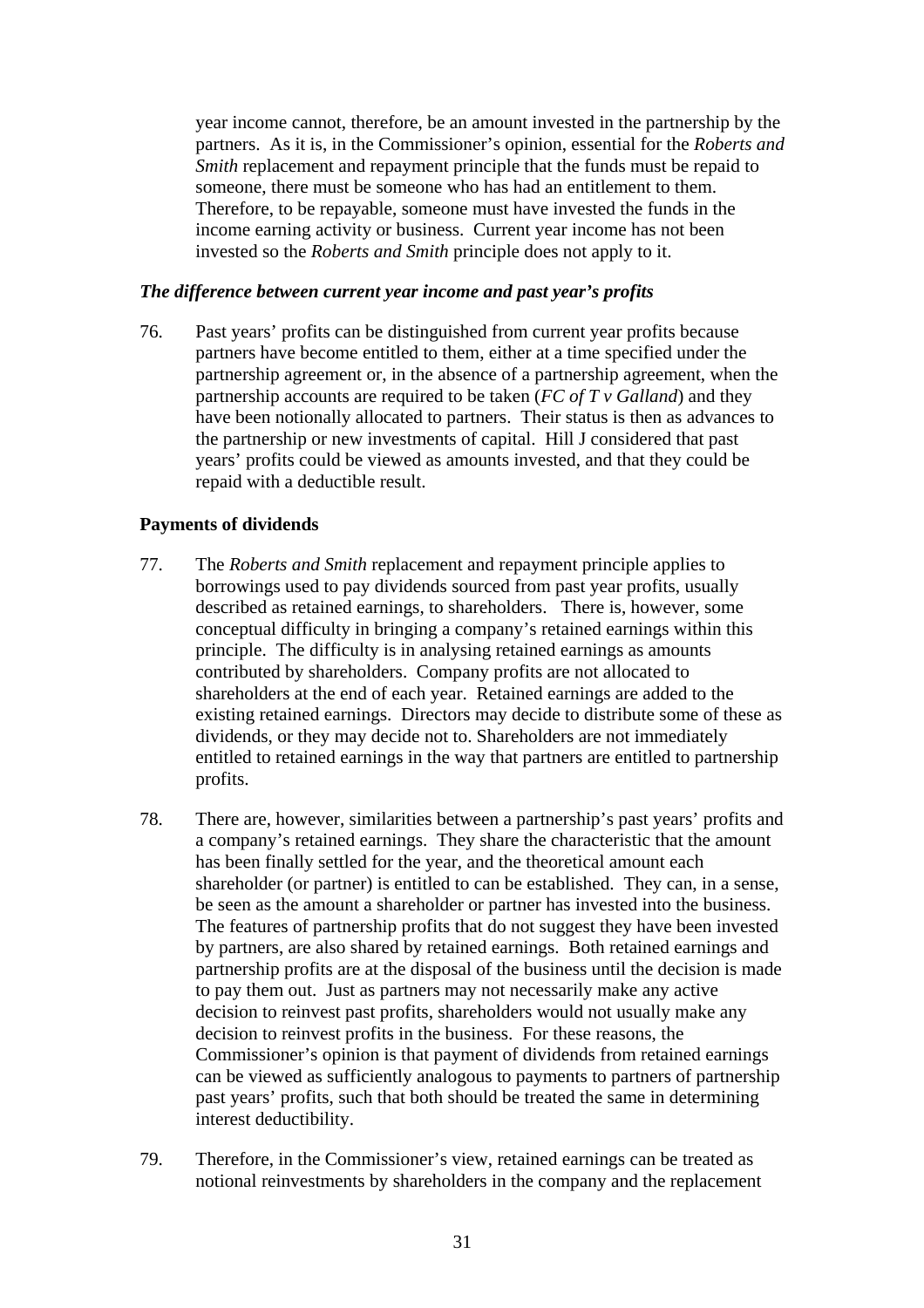and repayment principle should apply. Interest is deductible on borrowings used to pay dividends to shareholders, to the extent that those profits were used in income earning.

- 80. If company profits are distributed as bonus issues, then similarly the amount represented by the shares can be seen as capital able to be replaced under the replacement and repayment principle.
- 81. It should be noted that interest incurred by companies will generally be deductible under section DB 7, the provision that gives companies in most situations an automatic deduction for interest, and that *Roberts and Smith* would be an alternative basis for deductibility for interest incurred on borrowed funds used to pay dividends.

### **Replacement of debt**

- 82. Borrowings used to repay borrowings used in an income earning activity or business are within the *Roberts and Smith* principle. Hill J in *Roberts and Smith* said that where a loan is taken out and used to repay a debt that was used directly in an income earning process or business, the character of the refinancing takes on the same character as the original borrowing and gives to the interest incurred the character of a working expense. In Hill J's mind, there is no difference in terms of interest deductibility between repaying one debt with another and borrowing to return capital, and both situations should be similarly treated.
- 83. If the first refinancing takes on the character of the debt it replaces, then logically, subsequent refinancings should also inherit that character. Therefore, the Commissioner's opinion is that interest is deductible on borrowings used to repay other borrowings, to the extent those other borrowings can be traced to a use that gave rise to deductible interest.

# **Continuation of a statutory nexus**

- 84. The general rule from *Roberts and Smith* is that borrowings may inherit the deductibility status of funds they repay. In some situations, the repaid funds may be deductible by the operation of a specified statutory nexus, rather than the general rule which requires as a question of fact a sufficient connection with income. One relevant nexus is in section DB 7, which provides for automatic deductions for most companies, and the other is in section DB 8, which provides for deductions for companies investing in shares in a group company.
- 85. Although the nexus in each of these two sections is different in nature from the nexus in *Roberts and Smith*, where the replaced funds achieved the nexus by being used to derive income, nevertheless, the Commissioner considers that the deductibility status should also be inheritable when deductibility is established through a statutory nexus. If it were not, and refinancing meant interest that had been deductible as a matter of law rather than fact was no longer deductible, Parliament's intention for sections DB 7 and DB 8 would be defeated. Therefore, the Commissioner's opinion is that *Roberts and Smith*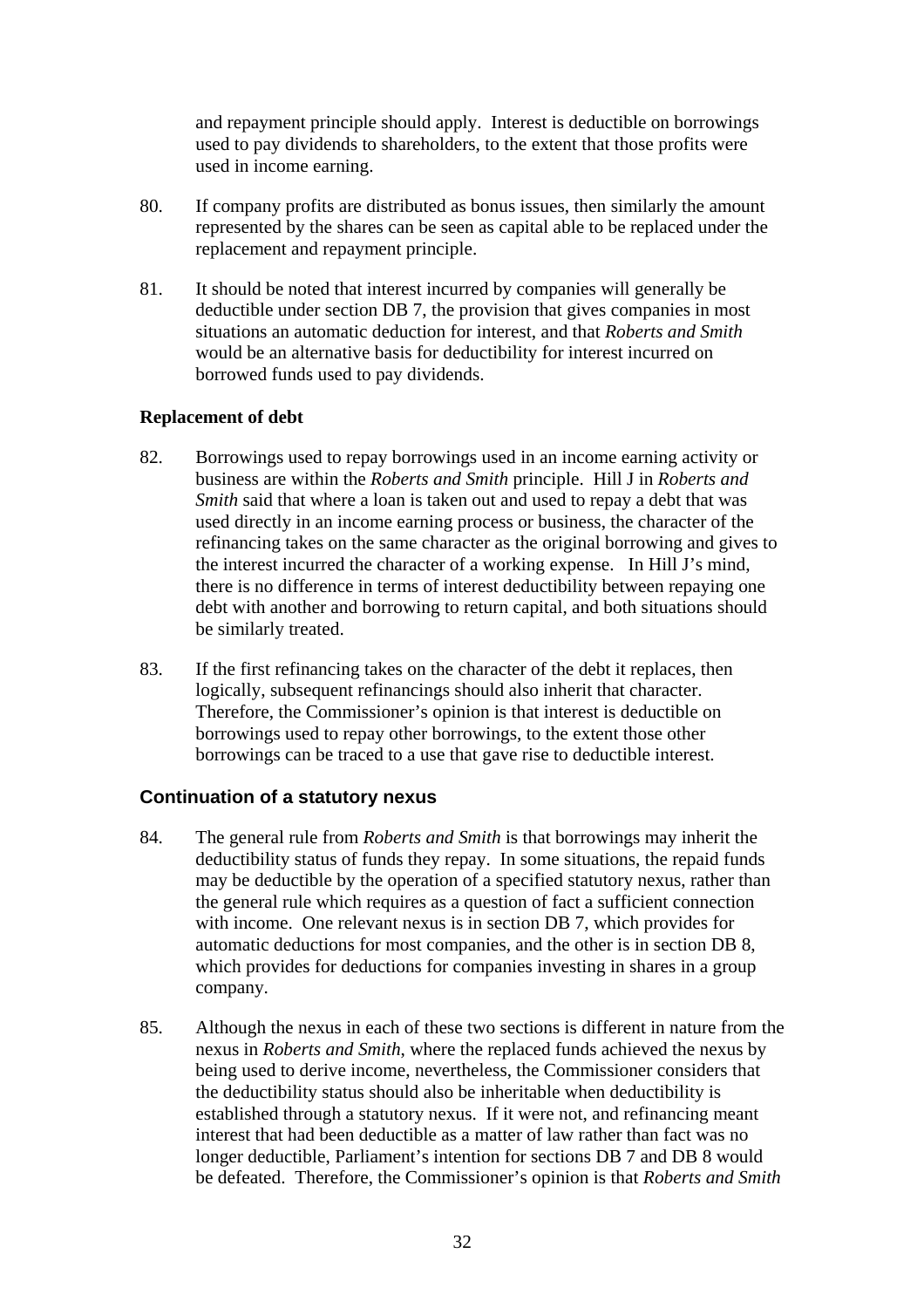applies to replacement and repayment of borrowed funds in respect of which deductibility is established under sections DB 7 and DB 8.

# **What is the treatment if the lender's right is assigned?**

86. The Commissioner's view is that the principle from *Roberts and Smith* is that funds may be replaced with borrowed funds and the interest will be deductible, if the repaid funds are returned to their owners. The exception is the replacement and repayment of a debt, where the right to receive the amount advanced has been assigned to someone else. Interest would still be deductible under the principle, because in those circumstances there is still a repayment of funds invested, as the amount can be traced back to the original investor through the assignee.

# **Is direct tracing required?**

- 87. The replacement and repayment principle requires identifying how the original funds were used, and identifying the use of the new debt to repay those original funds. Therefore, under the principle, the use of funds needs to be identified or "traced".
- 88. Given the compliance costs that may arise in some circumstances, consideration has been given to whether tracing is essential to the replacement and repayment principle. It is recognised that for some taxpayers, who have daily changes to their borrowings, the requirement may be difficult to fulfill.
- 89. One approach would be to allow a deduction if the refinancing loan is taken out and the first loan paid back about the same time. However, it seems likely that this "around the same time" requirement would not in practice operate to limit deductibility to arrangements within the principle, and would result in interest on any borrowing qualifying for deductibility.
- 90. An alternative is that the Commissioner would accept that a loan is a replacement unless it is used solely for a private or exempt use. However, that approach would, in the Commissioner's view, be too wide to be consistent with the statutory requirements, as any use of borrowings would satisfy the test (apart from sole private and exempt uses). The test would not be limited to replacement of funds that are returned to their owners. Without the element of replacement, there would not be a sufficient nexus with income. Uses of funds that would qualify would be those uses that would not seem to be within the intent of the interest deductibility provision such as nil interest loans to sister companies, investments in companies prohibited from making distributions, and so on.
- 91. Therefore, the Commissioner takes the view that the replacement and repayment principle requires that borrowings should be traced to replacement of funds that satisfy the statutory nexus for deductibility. Taxpayers with few borrowings should usually be able to trace money. Taxpayers with more complicated borrowing practices will, in most case, be companies, for which interest will be deductible under section DB 7, without the need to satisfy the *Roberts and Smith* principle.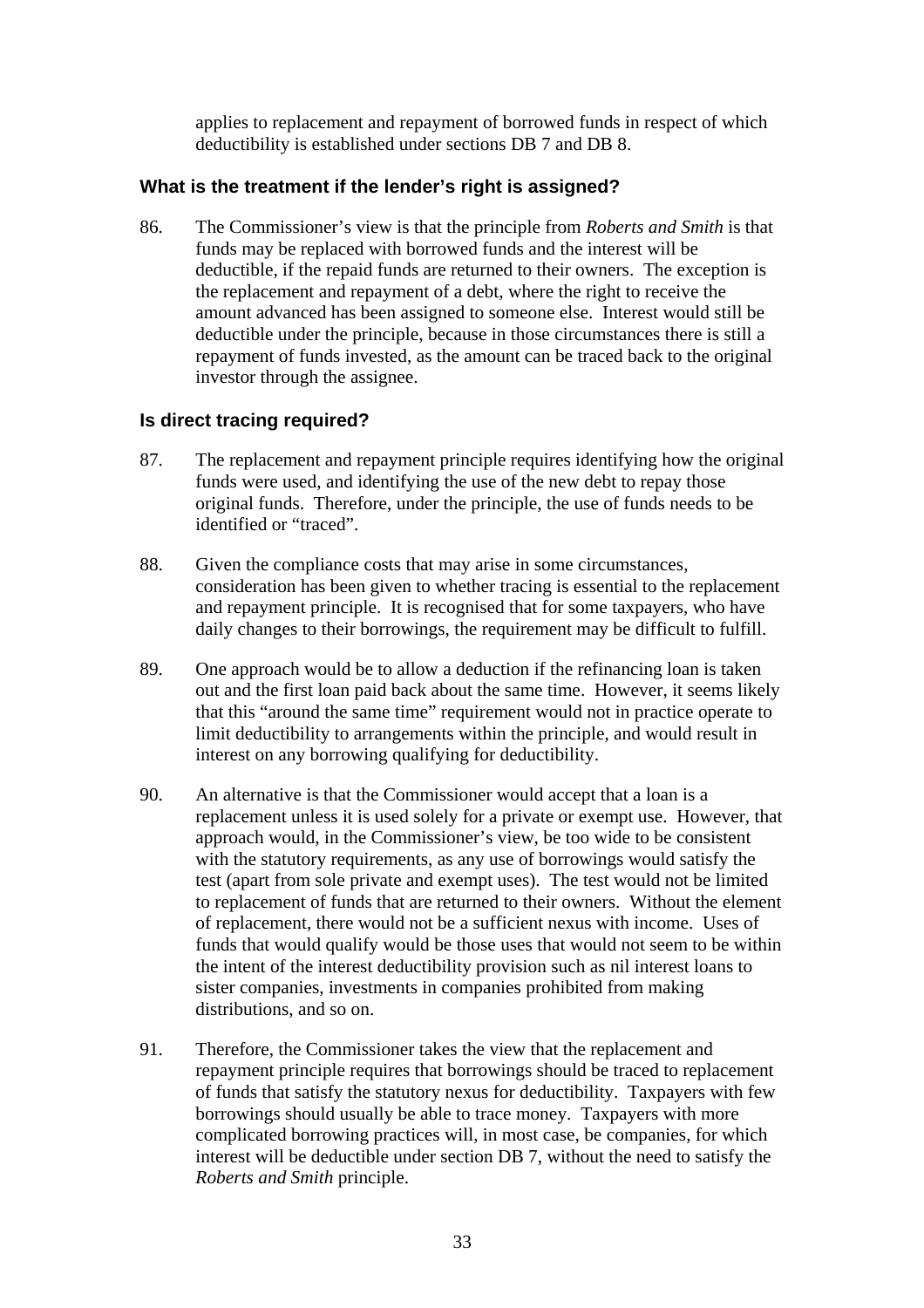92. It should be remembered that all debt is subject to a tracing test. In a number of cases that considered the direct test of interest deductibility, the courts have held that the use of funds must be traced: for example, *Pacific Rendezvous Ltd*  and *Brierley*.

# **When interest is not deductible**

### **Subvention payments**

- 93. Interest incurred by companies is generally deductible under section DB 7. Therefore, interest incurred by a company on borrowed funds used to make a subvention payment would generally be deductible under that section.
- 94. If section DB 7 does not apply, then the application or not of *Roberts and Smith* becomes relevant. The replacement and repayment principle is that interest is deductible on borrowings repaying funds paid into the business or income earning process. A subvention payment is a payment between companies in a group to reduce the overall tax burden of the group. It is not a replacement of an amount previously advanced by the recipient company, or an amount repaid to shareholders for amounts they invested in the paying company.
- 95. Therefore, in the Commissioner's view, the use of borrowed funds to pay a subvention payment does not satisfy the replacement and repayment principle from *Roberts and Smith*, and interest incurred on borrowed funds used to pay a subvention payment is not deductible under that principle.

# **Sole traders**

- 96. The principle in *Roberts and Smith* is that interest is deductible on borrowed funds used to repay funds to investors in an income earning activity or business. This principle applies where an entity—whether a partnership or a company—borrows money and uses it to return amounts invested in the partnership or company. Individuals with an income earning activity or business but who do not operate through a company or any other structure (referred to as a "sole trader"), do not have a separate entity in which to invest their money. If an individual invests money used for private purposes into a business or activity they carry on as a sole trader, there has been no change in ownership of that money. It is artificial to describe a transaction with oneself as a replacement and repayment of funds. Therefore, in the Commissioner's opinion, the replacement and repayment principle cannot apply to sole traders arguing that borrowing funds have the effect of returning their capital or past years' profits.
- 97. Although a partnership is not a separate legal entity from its partners, as discussed above, there is a distinction between property owned by a partnership and property owned by individual partners. Therefore, in contrast to sole traders, there can be a valid legal transfer of property from a partnership to a partner, and the *Roberts and Smith* principle can apply to partnerships.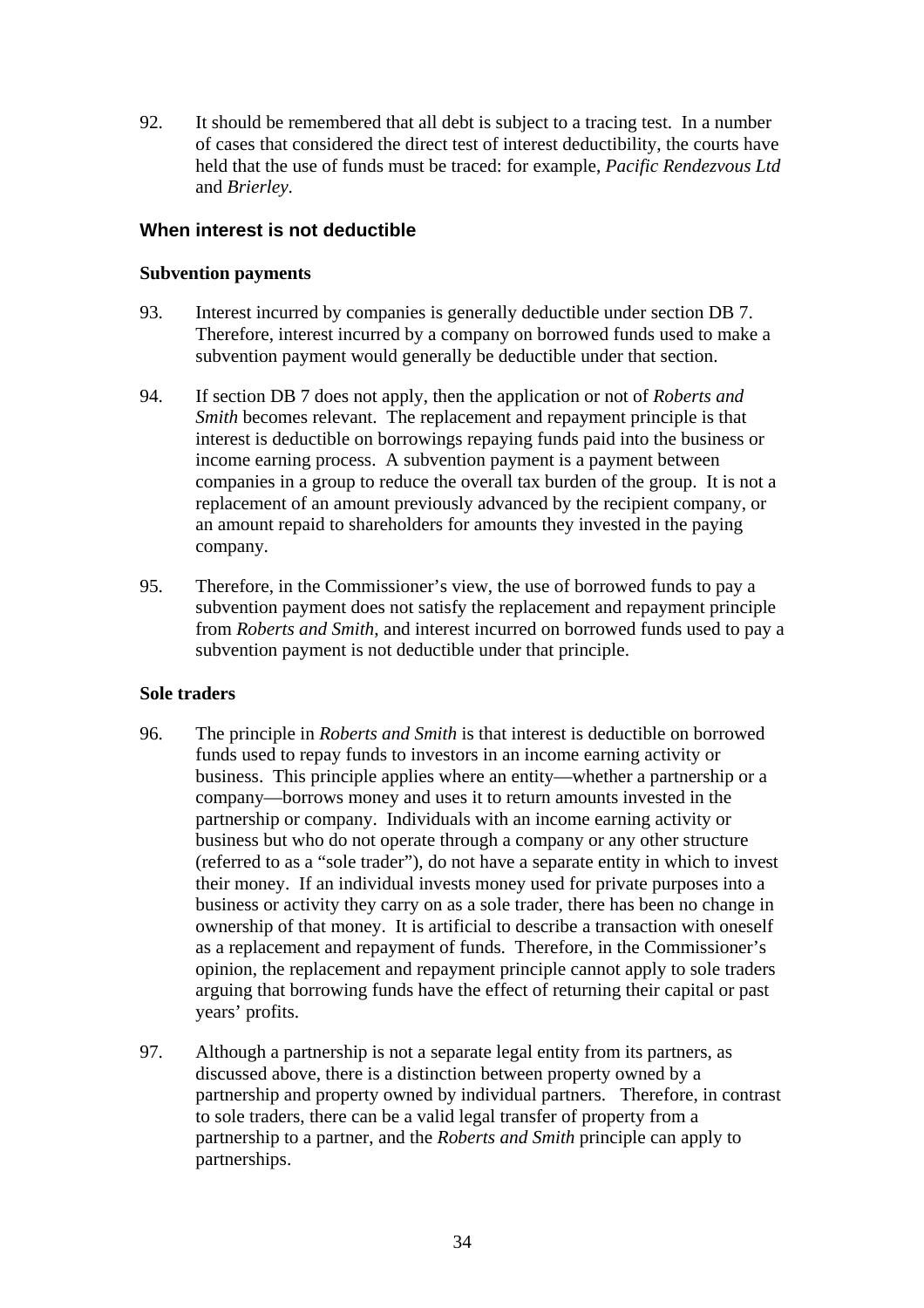- 98. Professor Parsons raised some arguments that support applying the *Roberts and Smith* principle to individuals in *Roberts and Smith: Principles of Interest*  Deductibility.<sup>7</sup> He said that separate accounting records may personify a separate entit[y.](#page-34-0) Secondly, he argued that the legislation recognises a sole trader in business as separate from the sole trader in a private capacity, because the deductibility provisions distinguish between individuals in business and individuals not in business. However, he considered that these arguments may be tenuous, and that it will be difficult for a sole trader to establish that interest on borrowings used to withdraw capital is not prohibited as private. Also, Professor Parsons considered these arguments in the context of an interpretation of *Roberts and Smith* that is much broader than the interpretation taken by the Commissioner.
- 99. Although an individual cannot replace capital, an individual can, however, deduct interest incurred in using borrowed funds to replace a debt owed to a third party, where the amount first borrowed was used directly in the individual's income earning activity or business. As the borrowed funds replaced are repaid to a separate entity, the third party lender, the funds are able to be repaid, and so the *Roberts and Smith* principle can apply.

### **Goodwill and asset revaluations**

- 100. Hill J singled out internally generated goodwill as an amount in the partnership capital account that could not be replaced because it is not an amount that has been invested by someone in the business. At p 4,390, Hill J explained that a payment of goodwill is not a "refund of a pre-existing capital contribution."
- 101. Glazebrook and James<sup>[8](#page-34-1)</sup> have explained that goodwill cannot be distributed because after a purported distribution, it would still remain. Therefore, internally generated goodwill is not an amount that can be replaced with borrowed funds with a deductible result.
- 102. However, the situation will be different if goodwill is purchased. In that situation, funds, either equity or debt, are used to purchase the goodwill. These funds can be replaced with borrowed funds and the interest would be deductible.
- 103. If purchased goodwill is revalued internally, the extent of the internal revaluation is not represented by an amount invested in the business that can be replaced. Therefore, interest on an amount borrowed purporting to replace goodwill to the extent that it is internally generated will not be deductible.
- 104. Similarly, amounts that are attributable to asset revaluations cannot be repaid and replaced and are not within the *Roberts and Smith* principle.

 $\overline{a}$ 

<span id="page-34-0"></span> $<sup>7</sup>$  See n 1</sup>

<span id="page-34-1"></span><sup>8</sup> "*Taxation Implications of Company Law Reform*" by Susan Glazebrook and Jan James, New Zealand Journal of Taxation Law and Policy, Volume 1 132 at p 157.